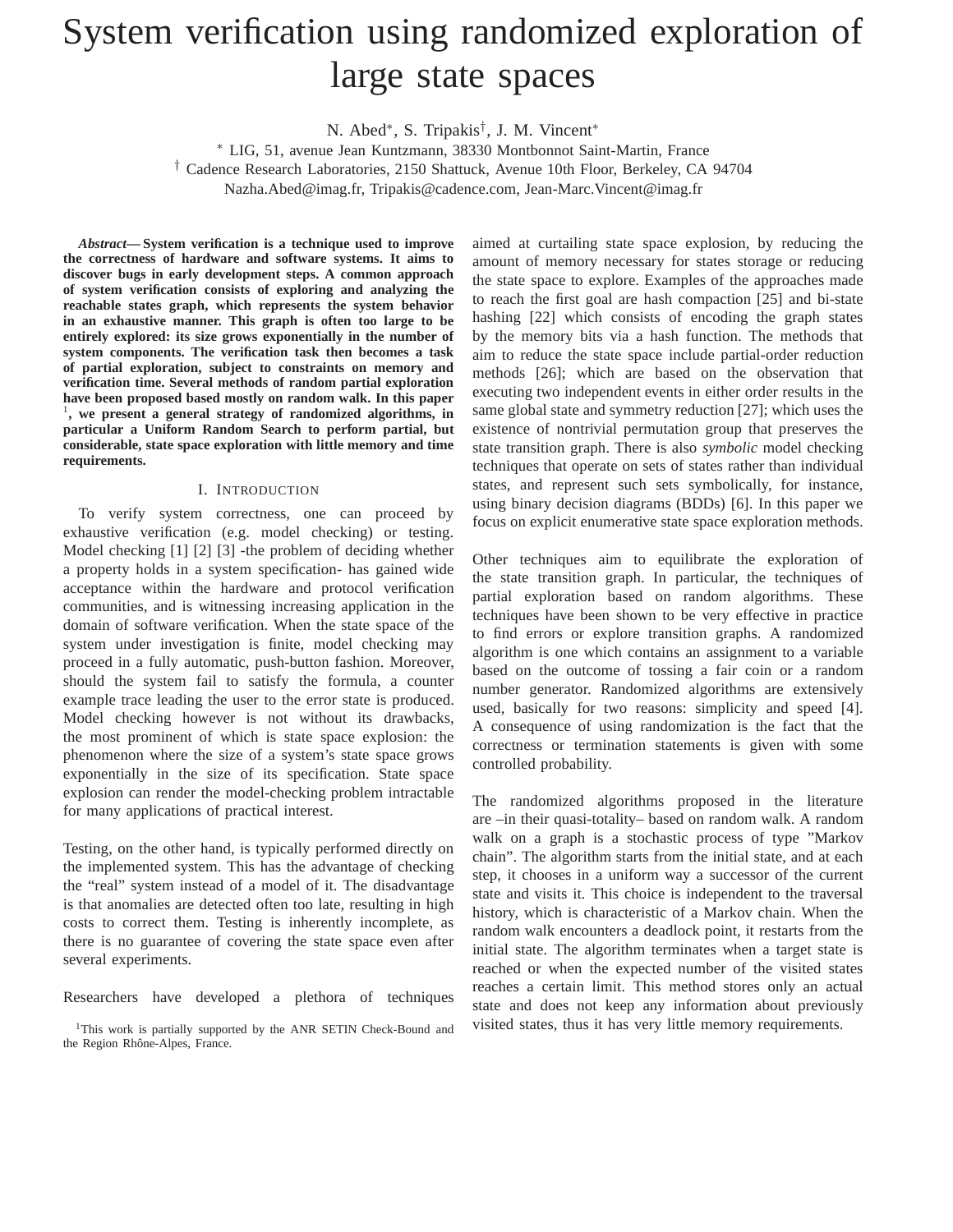This simple form of random walk has been exploited for verification tasks either for graph covering and reachability analysis. It was applied first to model-checking by West in 1986 [8] which demonstrates that efficient sampling of the reachable state space by random walk suffices to ensure the effectiveness of testing real models. In the last few years, the studies succeeded in exploring this scheme, and random walk has been used for verification in the model checker Lurch [9]. Some theoretical results are given when working on a restricted class of graphs. For example, in [12], an upper bound of the number of steps needed by Random walk to ensure, with probability  $1 - \epsilon$ , the covering of all the graph is provided. It is given by:

$$
\frac{1}{\epsilon}|V||E|\tag{1}
$$

where  $V$  denotes the set of the graph states and  $E$  the graph edges. This bound is very large in practice and holds only for closed strongly connected graphs. These results are so restricted and not very useful in model checking. In general, the most results are based on experimentation performed on real and random graphs.

In [10], the authors define  $P_z$  as the probability of detecting a bug in one run of the random walk. This probability depends naturally on the existence of the bug and also on the capacity of the algorithm to detect it. An upper bound of the number  $N$  of repetitions needed by random walk to detect a counter-example, with probability  $1 - \delta$ , under the assumption that  $P_z \geq \epsilon$ , is given by:

$$
N = \frac{\ln(\delta)}{\ln(1 - \epsilon)}
$$

If, after  $N$  iterations, no bug is detected, the algorithm reports that the probability of finding bugs trough further sampling, under the assumption that  $P_z \geq \epsilon$  is less than  $\delta$ . Note that  $P<sub>z</sub>$  is, in general, unknown and difficult to estimate. Then, in order to ensure the required assumption, one has to choose  $\epsilon$ little enough, which can render  $N$  too large.

Because it is completely memory free, the random walk method cannot distinguish between visited and not visited states, and so it may spend large time to visit repeatedly some few states (the redundancy property). Because of this, covering the entire graph (or a high portion of it) may need a prohibitively large amount of time (see equation 1 above). Also, the frequency (probability) of visits may be very variable from one state to another (some states are more frequently visited than others). This frequency depends on the graph structure as well as the algorithm behavior. Several methods have been proposed to avoid these drawbacks. Some of these methods try to force exploration direction, like the re-initialization methods that restart the random walk process periodically to avoid blocking in a small closed components for a long time. The re-initialization can be made from a random state of the previous walk and not necessary from the

initial state. This has the advantage to minimize redundancy and reach deep states [11]. The local exhaustive search combined to random walk [14] explores better some regions of interest (dense regions for example) which can not be well explored with only simple random walk. This may be the case for example if one know that it is near to a target node. Guided search decides of the next exploration direction based on general information about the graph and the system semantic. In [15], the authors use a metric to estimate reachability probability of a target node. To gain in memory and time, the parallelization method of random walk seems to be very useful and efficient. It explores more states [14] and reduces significantly the error probability [12]. Other methods use some additional memory to keep a subset of the visited states. These states are used to report the counter example trace as done in tracing methods or to limit revisits of same nodes and improve the coverage as done in caching methods [16] [17]. Caching is an exploration algorithm that focuses on the strategy of nodes storing and deletion from the cache. The exploration scheme can be made in a deterministic fashion (BFS, DFS) or by random methods. In [20], the proposed algorithm uses a BFS exploration method with a randomized partial storage. When the memory is over, the algorithm proceeds at a lower speed but do not give up the verification. As reported in [20], this algorithm can save 30% of the memory with an average time penalty of 100%.

As we have seen, all these methods based on Random Walk improve the redundancy of exploration but the cover time still very large, in general. In this paper, we propose methods that aim to further improve exploration by avoiding redundancy and reducing the cover time. First, a general scheme that encompasses all previously mentioned methods is given. Then, a Uniform Random Search (URS) algorithm is proposed based on a different selection function than random walk (RW). While RW is a depth-oriented algorithm, our algorithm can go in depth, in breadth or in a uniform fashion. We can also control the rate of depth or breadth exploration by tuning a mixing parameter.

A major novelty of our randomized exploration scheme lies in the fact that it explicitly uses a parameter  $N$  which represent the maximum number of states that can be stored in main memory at any given time. Thus, our algorithms are *resource-aware*. Main memory is the main bottleneck in exhaustive verification, for reasons we explain below.

The random algorithms proposed are sound, which means that if a bug is found then the model is indeed incorrect. As in [12], [10], they are probabilistically complete, in the sense that if after several iterations no bugs are found, then the system is correct with some probability which depends on the number of iterations and visited states.

The rest of the paper is organized as follows: The proposed scheme and algorithm are detailed in section II. Section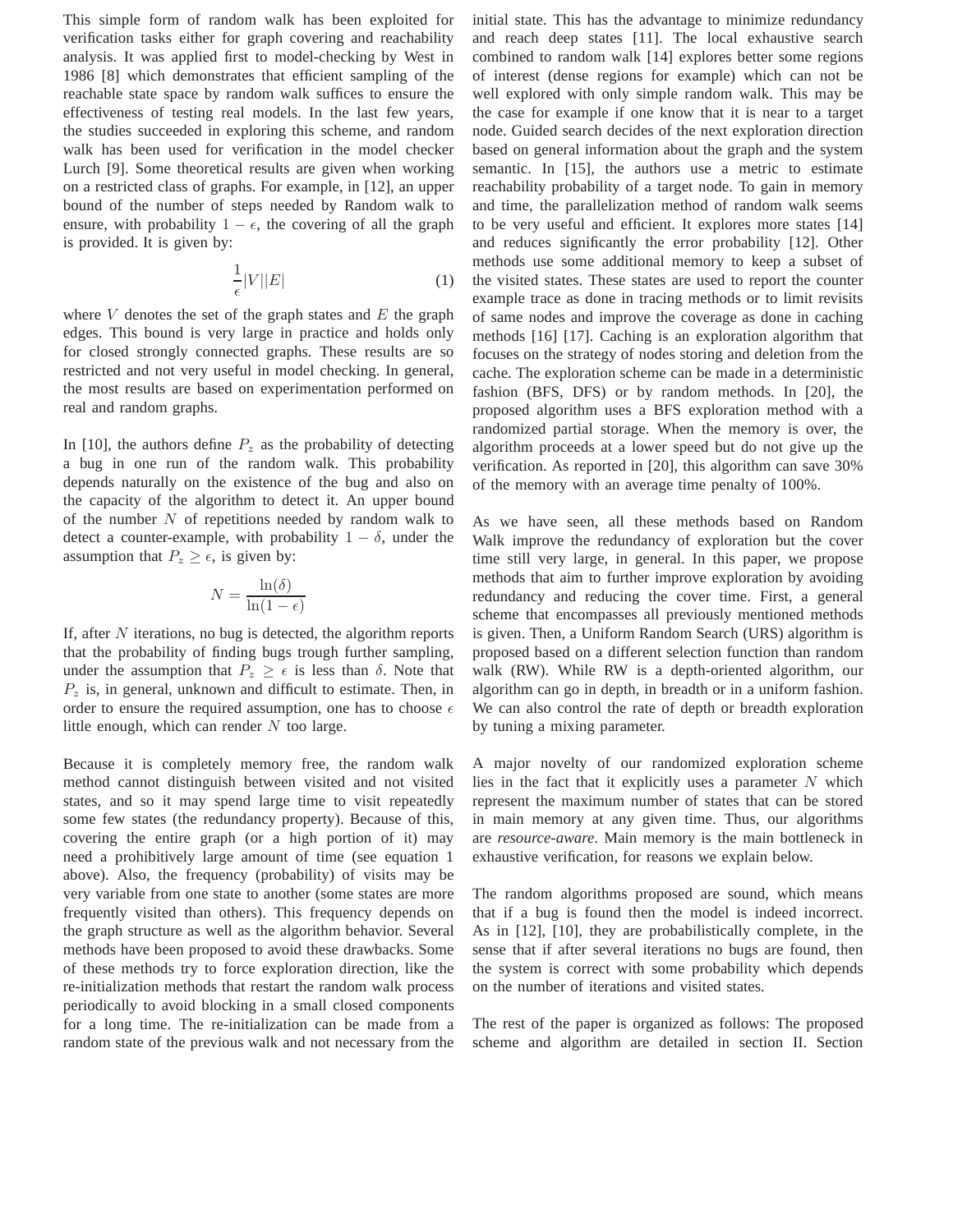III gives some general theoretical results that are projected on two cases of regular graphs in sections IV and V. Experimental results are summarized in section VI, while section VII contains our conclusion.

### II. CONTEXT AND ALGORITHMS

We model a system as a directed transition graph  $G(M, v_0, Succ)$ , where, M is a finite set of nodes representing the system states,  $v_0$  is the initial node ( $v_0 \in M$ ) and *Succ* is the transition function: it takes as input a node  $v$  and returns as output the set of all successors of  $v$ . We do not dispose of the entire transition graph. We can, however, construct and explore it gradually by means of the initial state and the transition function Succ. We assume that the available memory can store at most  $N$  states.  $N$  can be computed by dividing the size of the memory, by the size of the memory representation of each state. To generate random algorithms, a pseudo-random numbers generator is given. The generated numbers can be considered as uniformly distributed on [0, 1], based on which, other distribution laws can be generated if necessary.

To verify a given safety property stated as an invariant  $\phi$ , the simplest method is to explore the graph G and verify  $\phi$ for each state  $s \in G$ . If we choose an exhaustive deterministic exploration, the computer's memory will be rapidly filled by the  $N$  first reachable states (where  $N$  depends on the available memory as said above). Then, the computer will typically spend most of its time in *swapping* memory to/from disk with very few additional states explored. Instead, we choose a randomized partial exploration, and repeat it several times with different paths (consequence of randomization) to cover as many reachable states as possible.

One wishes, naturally, that the random algorithm explores the state space efficiently, i.e., quickly and using reasonable memory resources. Since the memory size is given and finite, a good exploration is defined mainly according to the time it takes: one can hope to cover with a random algorithm a considerable percentage of the reachable graph in less time than with the exhaustive algorithm which will be quickly blocked because of the swapping.

#### *A. A generic randomized exploration scheme*

A random exploration algorithm can be cast into the general scheme shown in figure 1. P represents the algorithm parameters, for example the memory size  $N$ , the number of initial parallel runs in the case of a parallel random walk [14], ect. This last parameter, among others, can be modified during the algorithm execution according to the available resources and exploration needs. The set  $I$  contains global information on the graph structure, for instance, mean number of successors per node, mean number of loops, strongly connected components, etc. Note that this type of information can be collected on the fly and used to guide and optimize the exploration [15].





A specific algorithm that fits the above scheme is defined by specifying the stop condition and the two functions select and update. With these three parameters, one can define many variants of the general algorithm, including many found in the literature. The stop condition can be, for example, the presence of a deadlock, exhaustion of the expected number of steps or simply reaching a target state. Some algorithms in the literature emphasize state storage and deletion strategies (FIFO, LFU, LRU, random ...), like the caching techniques, so they focus in optimizing the update function. The update function modifies the sets  $V$ and  $I$  in order to optimize the consumed resources and make the evolution of the exploration effective. As mentioned in the introduction, our interest is mainly the exploration strategy itself, that is the select function. The select function chooses at each step the next node  $v$ , to be visited from the set of successors of  $V$ ; the already visited states still in memory. This choice can be guided by the information in I.

In this scheme, the random walk algorithm has as stop condition the reachability of a deadlock point or the reach of a target node according to the algorithm goal. The select function is a uniform random choice between the successors of the current node (the single stored in  $V$ ), when the *update* function consists on simply replacing the current node by the one lastly chosen. In presence of a deadlock, the current node takes the value of the initial state and so on.

As we are interested in the exploration strategy, we propose a Uniform Random Search URS algorithm based on a new select function. URS is shown in Figure 2. We have a set  $V$  of already visited states.  $V$  is of size  $N$ : that is, the algorithm ensures that there are never more than  $N$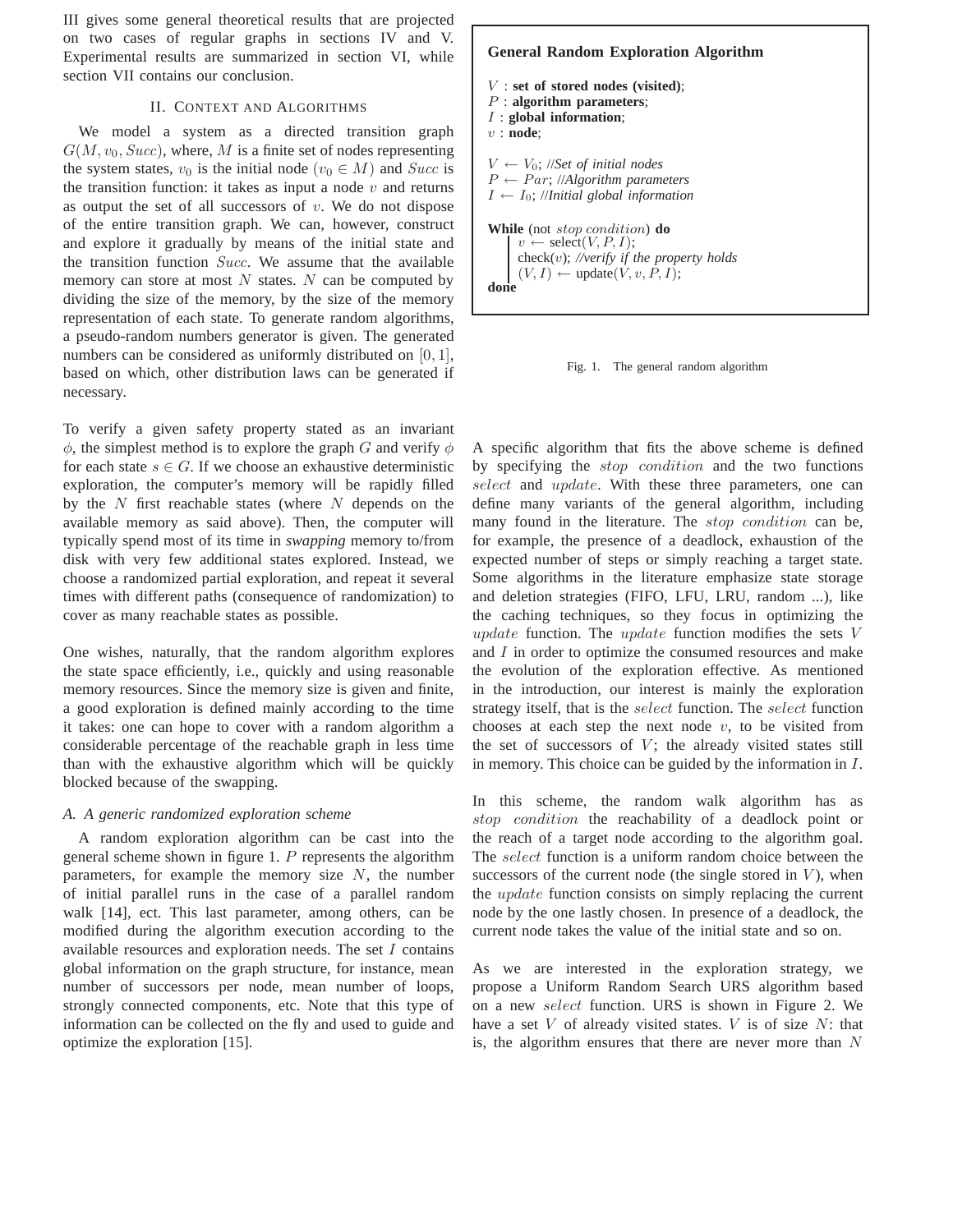# **Uniform Random Search URS** V : **set of stored nodes (visited)**;  $N$  : **Maximum size of**  $V$ : n : **Maximum number of steps**; v, u : **nodes**;  $i, j$  : **integer**;  $V \leftarrow \{v_0\};$  $i \leftarrow 0$ ;  $j \leftarrow 0;$ **While**  $((j \leq N)$  and  $(i \leq n))$  **do**  $u \leftarrow \overline{\text{pick}}$  uniformly one node from V; **If**  $(Succ(u) \neq \emptyset)$  **then**  $v \leftarrow$  pick uniformly one node from  $Succ(u)$ ; **If**  $(v \notin V)$  **then**  $check(v)$ ;  $V \leftarrow V \cup \{v\};$  $j \leftarrow j + 1;$ **end If end If**  $i \leftarrow i + 1$ ; **done**

Fig. 2. The URS algorithm

**Simplified Deep Random Search SDRS** V : **set of stored nodes (visited)**;  $N$  : **Maximum size of**  $V$ : n : **Maximum number of steps**; v : **current node**; i, j : **integers**;  $V \leftarrow \{v_0\};$  $v \leftarrow v_0;$  $i \leftarrow 0$ ;  $i \leftarrow 0$ : **While**  $((j \leq N)$  and  $(i \leq n))$  **do If**  $(Succ(v) = \emptyset)$  **then**  $\vert v \leftarrow$  pick uniformly one node from V; **else**  $v \leftarrow$  pick uniformly one node from  $Succ(v)$ ; **If**  $(v \notin V)$  **then** check $(v)$ ;  $V \leftarrow V \cup \{v\};$  $j \leftarrow j + 1;$ **end If end If**  $i \leftarrow i + 1$ ; **done**



states in V. Initially this set contains the initial state  $v_0$ . At each step  $i$ , the URS algorithm picks uniformly one visited state  $u$  from  $V$ , and then uniformly chooses one successor  $v$ of u. Note that this does not imply a uniform choice from all the visited node successors. If  $v$  is not already visited then it is checked with respect to the safety property and added to the set of visited states. The algorithm stops, and eventually restars, when the memory is full  $(j = N)$  or when the expected number of steps is reached. This stop condition that takes into account the parameter  $N$  is very important in improving the exploration.

[11] presents an extended random-walk based algorithm called Deep Random Search (DRS). The stop condition of DRS does not consider the limited memory size and supposes that all *non-closed* nodes<sup>2</sup> – in each step of the algorithm – can be stored in the available memory, which is not always the case in practice. In this paper we use a simplified version of DRS, that we call SDRS. The latter, like URS, uses a parameter N modeling an upper bound on the number of states that can be stored at any given time. This puts the two algorithms in the same framework and allows comparisons. SDRS (see Figure 3), has as *stop condition* the exhaustion of the states in memory. The select and update functions are the same as the simple random walk except the re-initialization of the current node (update function) which is made by a node chosen randomly in  $V$  and not by the initial node.

SDRS will be studied in detail and compared to the URS algorithm described above. According to [11], DRS outperforms the simple RW, because when blocked, it is reinitialized from a random visited state instead of the initial one and uses additional memory to distinguish from visited and non visited states which avoid much of redundant explorations. For this reason, we omit comparison with simple RW here and only compare with SDRS.

When the main memory is full, the algorithms are stopped, the memory is emptied and the algorithms are restarted. This can be repeated several times. The re-initialization can be done from the initial state or from another randomly chosen state from the set  $V$  of states visited during the last exploration. Note that the initialization from the initial state often does not result in a very high degree of redundancy because the number of states in each repetition is very large and can usually match the graph's depth. In the rest of the paper, we will consider two situations in our analysis and experimental results. In one situation we suppose that the main memory is large enough to contain the entire state space of the graph under exploration. In this case, we will speak of the versions of the algorithms URS and SDRS where these do not have to be reinitialized. In the second, more realistic case for industrial-size examples, the main memory cannot store the entire state space, and the algorithms are run multiple times, after re-initialization as described above. In this case, we will denote the algorithms by RURS and

<sup>2</sup>A *closed* node is one that has all its successors visited.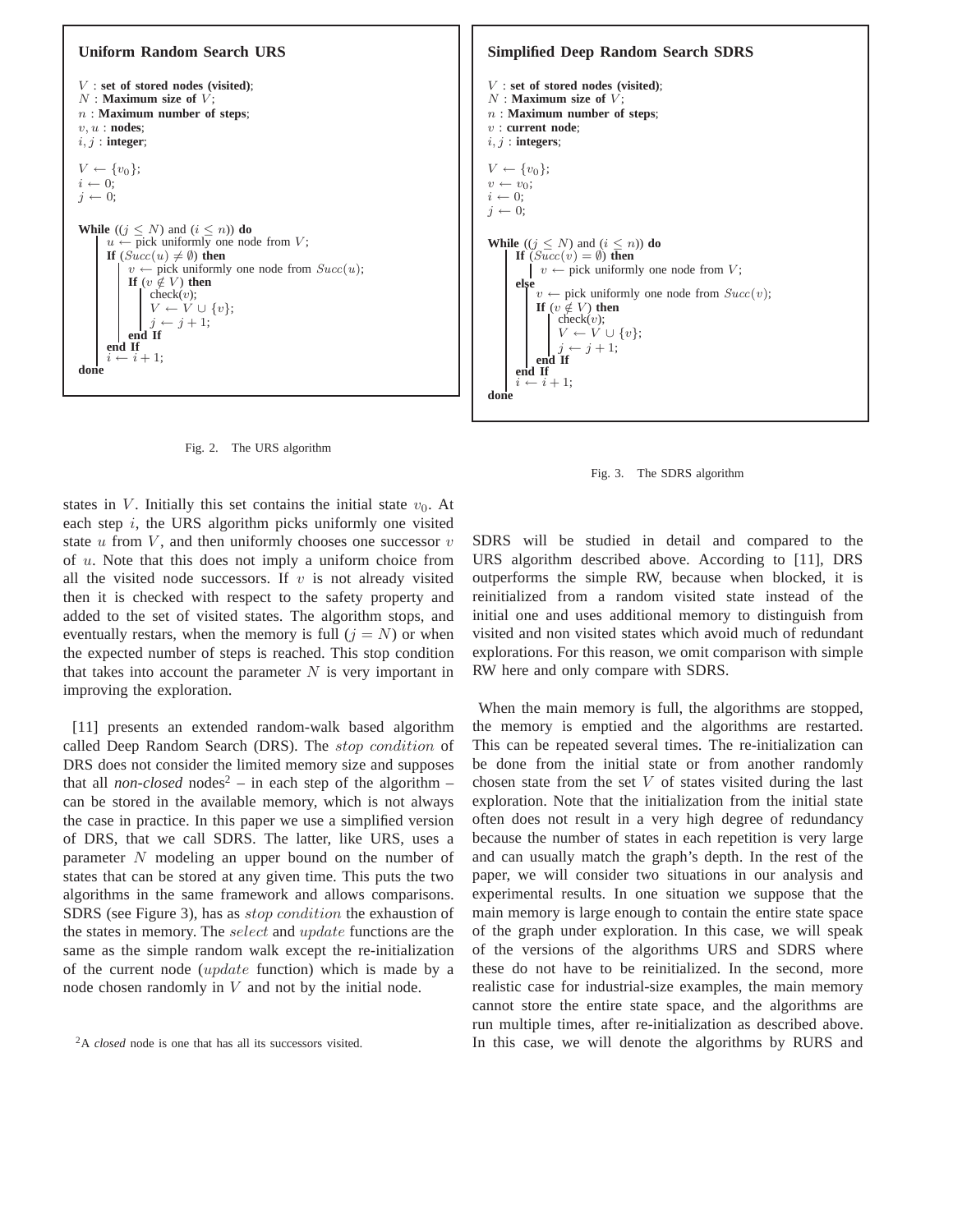RSDRS to emphasize the fact that they are re-initialized.

# criterion is the minimum over all nodes of these probabilities.

#### *B. Evaluation criteria*

The used evaluation criteria are based on our initial objective, which is to come up with more robust exploration algorithms. On one hand, improve the cover time of existing randomized algorithms and on the other hand improve the reachability and the coverage of existent exhaustive methods. We define our criteria in two ways: stochastic and experimental.

One considered criterion to study the algorithms performance is the *mean cover time*. The cover time is the number of steps needed by a given algorithm which starts at the initial state to cover some percentage or all the graph nodes (i.e., to reach some coverage level). For undirected graphs, the mean cover time of any graph is polynomial [24]. For directed graphs –like the ones arising in model checking– it is in general exponential, except for some restricted classes of directed graphs [12]. These classes are so restricted that they are not very interesting for model checking. The mean cover time gives a good indication on the capacity of the algorithm to reach states and explore most of the graph. It informs us on the estimated time to reach all nodes. A random algorithm that has a better average cover time, has less redundancy in its exploration. Cover time also reflects what can be termed *response time*, with an error  $\epsilon$ . For example, if one needs a response about the system correctness with probability of error  $\epsilon = 0.05$ , the necessary time for giving this response is the cover time of 95% of the graph. Some exploration algorithms will provide this answer in less time than others.

When the number of all reachable nodes is unknown, as is the case with very large real models, we compare the number of *covered* nodes (i.e., visited nodes). As the number of the visited nodes increases, the probability that a node already visited either is revisited increases (redundancy). It results from this, that the number of newly visited nodes decreases according to the execution time  $T_e$ . From this fact, the coverage progression is, typically, a logarithmic curve according to  $T_e$ . This is confirmed by our theoretical and experimental results.

Another possible criterion consists of the *minimum reachability probability* over all reachable nodes. Reachability probability models the capacity of an algorithm to reach a target state. Indeed the problem of the model checking can be seen as the search of an error state in the state space. Due to the fact that the considered exploration algorithms are random, the list of the visited nodes  $V$  is a random variable that depends on the algorithm and the particular graph structure. It results from this, that the membership of a given node  $v$  to  $V$  is a random variable of which the probability  $\mathbb{P}_{G,A}(v)$  for a given graph G and a given algorithm A differs from a node to another. The minimum reachability probability

$$
\pi_{min}(G, A) = \min_{v} \mathbb{P}_{G, A}(v)
$$

In general, reiterating the random algorithm improves the probability of reaching states and finding errors.

In practice, there are several types of graphs, and an algorithm performs differently depending on the form of the explored one. To compute precise analytic results, we have analyzed regular classes of graphs: trees and grids. Regular graphs are suitable to study analytically the behavior of exploration algorithms for several reasons:

- Although the model checking graphs are not regular, they contain frequently regular components [7].
- One can manipulate regular graphs to compute probabilistic measures analytically, which is practically impossible for graphs of irregular topology.
- By tuning the two parameters of a regular tree (depth and degree), we can get large or deep graphs and define a density factor suitable to our study.
- Trees and grids constitute two extreme cases of general graphs. In trees, there is no intersections between the successors, and in grids, there is intersection between all successors. Other graphs can be considered as an intermediate case between this two ones. In fact, one may say that practical graphs, arising in model-checking cases are, in some manner, a combination of trees and grids.

#### III. GENERAL THEORETICAL RESULTS

This section aims to efficiently compute various statistics for our algorithm URS in some interesting cases of study. We also provide some results for the algorithm SDRS. This set of results allows a preliminary, theoretical, comparison of the two algorithms and demonstrates a superiority of URS in most studied cases. More precisely, what we investigate here, is exact computations of the mean cover time, the mean number of covered nodes and other related criteria such as reachability probabilities, for URS and SDRS. This will be done for two extreme types of graphs. The first one is trees. Many trees will be considered and parameterized by a density factor which the comparison results depend upon. The second one is grids. In contrast to tree graphs, a multi-dimensional grid represents many intersections between nodes which a priori can lead to significant change in the behaviour of the algorithms and therefore in their performances. Nevertheless, we will show that URS outperforms SDRS in most cases of trees and grids. Before we analyze the case of trees and grids separately, we first provide in this section some general results that apply to any graph.

For URS, the ordered sequence  $V_n = (v_1, ..., v_n)$  of visited nodes in  $n$  steps can be represented as follows:

$$
\underbrace{w_1, \xrightarrow{\alpha_1} w_2, \xrightarrow{\alpha_2} w_3, \xrightarrow{\alpha_3} \dots, w_{k-1}, \xrightarrow{\alpha_{k-1}} w_k}_{W_n=(w_1,\dots,w_k)}
$$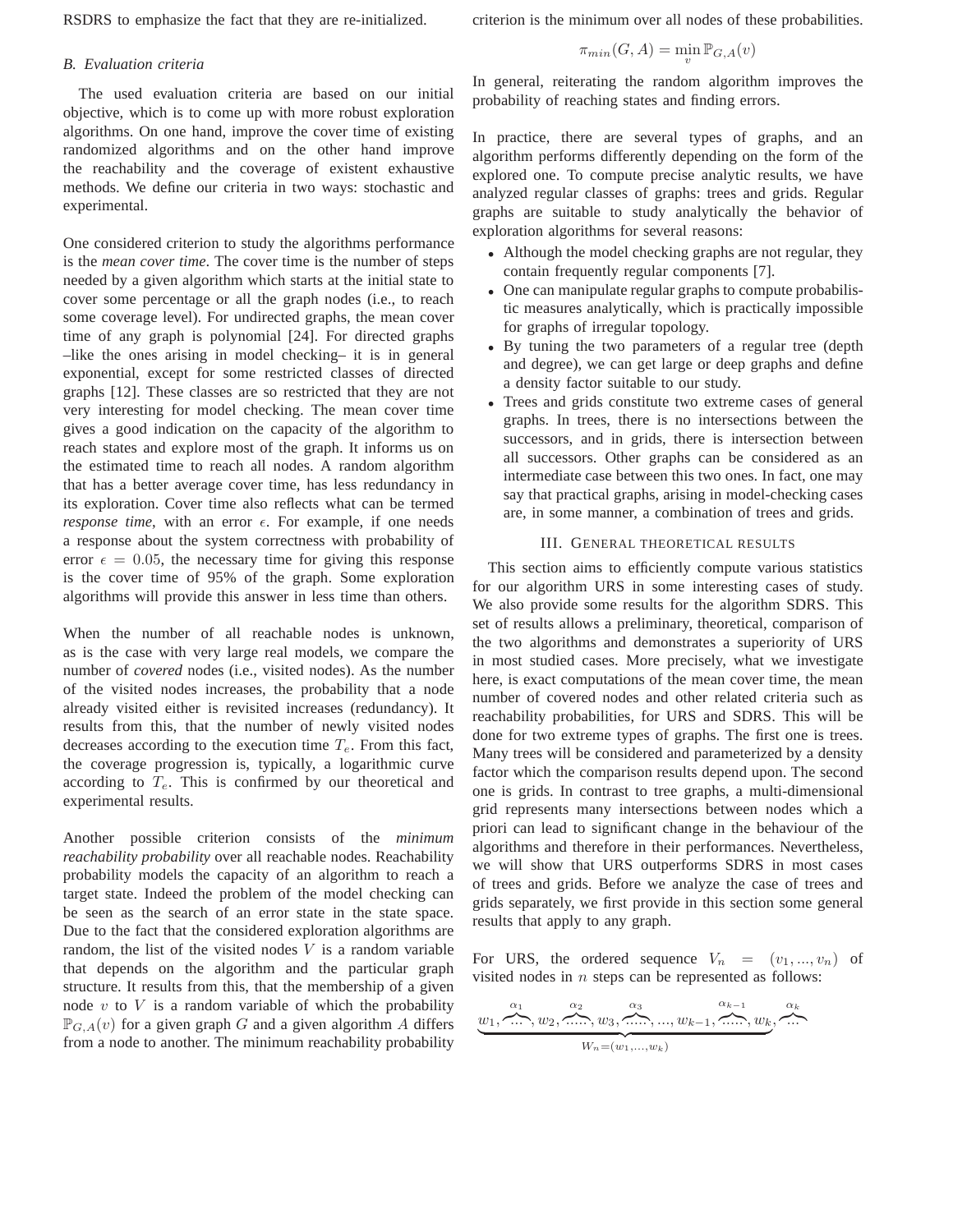where each  $w_i$  corresponds to a novel visited node followed by  $\alpha_i$  redundant visits, that is the considered sequence  $V_n$  is constituted by  $n - k$  repeated nodes interlaced in an ordered set of k distinct nodes  $w_k = (w_1, ..., w_k)$ . Let  $\underline{w}_{k-1} = (w_1, ..., w_{k-1})$  and denote by  $F(w_i)$  (resp.  $C(w_i)$ ) the set of fathers (resp. children) of the node  $w_i$ ,  $i = 1, ..., k$ .

*Lemma 1:* The probability  $\mathbb{P}(\underline{w}_k, n)$  to cover  $\underline{w}_k$  in *n* steps by the URS algorithm is:

$$
\begin{array}{rcl} \mathbb{P}(\underline{w}_k,n) & = & \alpha(\underline{w}_k)\mathbb{P}(\underline{w}_k,n-1)+\beta(\underline{w}_k)\mathbb{P}(\underline{w}_{k-1},n-1) \\[1ex] \alpha(\underline{w}_k) & = & \frac{1}{k}\sum_{i=1}^k\frac{|C(w_i)\cap\underline{w}_k|}{|C(w_i)|} \\[1ex] \beta(\underline{w}_k) & = & \frac{1}{k-1}\sum_{v\in F(w_k)\cap\underline{w}_{k-1}}\frac{1}{|C(v)|} \end{array}
$$

Note that  $\alpha(\underline{w}_k)$  is a redundancy factor, no node is newly covered at step *n*, while  $\beta(\underline{w}_k)$  is an innovation factor expressing the probability to cover at step  $n$  a new node, which must be  $w_k$ , since the set  $\underline{w}_k$  is stored in order of visits.

*Proof:* The probability  $\alpha(\underline{w}_k)$  to revisit a node among  $\underline{w}_k$  is the sum, for each  $w_i$  in  $\underline{w}_k$ ,  $i = 1, ..., k$ , of  $1/k$ , which is the probability to choose the father  $w_i$ , multiplied by the factor  $\frac{[C(w_i) \cap \underline{w}_k]}{[C(w_i)]}$  $\frac{(w_i) + w_{k_i}}{|C(w_i)|}$  expressing the probability to choose a child of  $w_i$  in  $\frac{w_k}{k}$ . For  $\beta(\underline{w}_k)$ , the factor  $\frac{1}{k-1}$  corresponds to the choice of a father v of  $w_k$  in  $\underline{w}_{k-1}$ , and then the choice of  $w_k$ , with probability  $\frac{1}{|C(v)|}$ . This ends the proof.

Now, let  $V_n = (v_1, ..., v_n)$  be the ordered sequence of visited nodes in  $n$  steps with respect to SDRS. It can be represented as follows:

$$
\underbrace{1_0=h+1}_{\text{min}} \underbrace{\gamma_1}_{\text{min}} \underbrace{1_1 \leq h+1}_{\text{(min)} \leq \dots \cdot \cdot \cdot \cdot} \underbrace{\gamma_q}_{\text{min}} \underbrace{1_q \leq h+1}_{\text{(min)} \leq \dots \cdot \cdot \cdot}
$$

where the bullet marks represent repeated nodes organized on sequences of length  $\gamma_i$ . Each sequence corresponds to  $r_i$  walks containing only repeated nodes from the re-initialization until reaching an empty node (circle mark). Star marks represent the  $k$  distinct nodes belonging to the sequences of length  $l_i$ . This sequences correspond, each one, to a non entirely repeated sequence  $((\star| \bullet)^*)$  ending with an empty node.

With more details, each  $\gamma_i$  is organized as follow:

$$
\gamma_i=\overbrace{\bullet\bullet\dots\bullet\circ}^{a_{1,i}}\overbrace{\bullet\bullet\dots\bullet\circ}^{a_{2,i}}\dots\overbrace{\bullet\bullet\dots\bullet\circ}^{a_{r_i,i}}
$$

The elementary recursion for *SDRS* is a bit more complicated than for URS and one must distinguish closed and open points of exploration. The exploration is said to be in a closed point at step n, if it has reached a deadlock at step  $n - 1$ , it attempted, unsuccessfully, in step  $n$  to choose a successor from this deadlock and so it will be reinitialized in step  $n + 1$ from a uniformly randomly chosen state of  $V_n$ . An open point is a simple point of the walk which is not a closed point.

*Lemma 2:* Let  $\mathbb{P}(\underline{w}_k, n, C)$  (resp.  $\mathbb{P}(\underline{w}_k, n, O, v)$  be the probability to cover in *n* steps the set of nodes  $\underline{w}_k$  and to be, by step  $n$ , in a closed point (resp. in an open point at node  $v)$ . Then:

$$
\mathbb{P}(\underline{w}_k, n, C) = \frac{|D(\underline{w}_k)|}{k} \mathbb{P}(\underline{w}_k, n-1, C) + \sum_{v \in D(\underline{w}_k)} \mathbb{P}(\underline{w}_k, n-1, O, v)
$$

$$
\mathbb{P}(\underline{w}_k, n, O, v) = \sum_{u \in F(v) \cap \underline{w}_k} \left[ \frac{\mathbb{P}(\underline{w}_k, n-1, O, u)}{|C(u)|} + \frac{\mathbb{P}(\underline{w}_k, n-1, C)}{k|C(u)|} \right.
$$

$$
+ 1_{w_k}(v) \left( \frac{\mathbb{P}(\underline{w}_{k-1}, n-1, O, u)}{|C(u)|} + \frac{\mathbb{P}(\underline{w}_{k-1}, n-1, C)}{(k-1)|C(u)|} \right)
$$

where  $D(\underline{w}_k)$  is the set of deadlock nodes in  $\underline{w}_k$  and  $1_{w_k}(v) = 1$  if  $v = w_k$  and  $1_{w_k}(v) = 0$  otherwise.

## *Proof:* See appendix A.

Note that the elementary recursion in lemma 1 (resp. in lemma 2) is satisfied by URS (resp. by SDRS) algorithm for any graph. In the next two sections, we specialize these results to trees and grids. The algorithms URS and SDRS will be analyzed, and then compared, with respect to two criteria. The first is the redundancy of each algorithm due to its exploration scheme. To compute it, it is not necessary to consider the algorithms with re-initialization, we compare only the redundancy of the algorithms URS and SDRS applied without repetition. This redundancy analysis will be done in function of the time  $n$ , or the number of successive steps, needed to cover a given number  $k$  of nodes in the considered graph. The direct relation between redundancy and covering time is the following:

$$
redundancy = \frac{n-k}{n}
$$

In fact, an exploration algorithm, at each step of its run, can only visit a novel node or repeat an already visited one. In the first case, either the time  $n$  and the number of covered nodes  $k$  are incremented by one, while in the second case the time is incremented but not the number of covered nodes, which increases the redundancy. The mean cover time will be exactly and efficiently computed meaning the recursions provided in theorem 1.

The second criterion of analysis is the mean number of covered nodes. This will be considered for the repeated versions of the algorithms, i.e. RURS and RSDRS. This corresponds to the more actual case, when the graph to be explored is too large with respect to the memory size. In this case our algorithm URS reinitialize itself each time the memory is full. Note that in [11], the re-initialization of the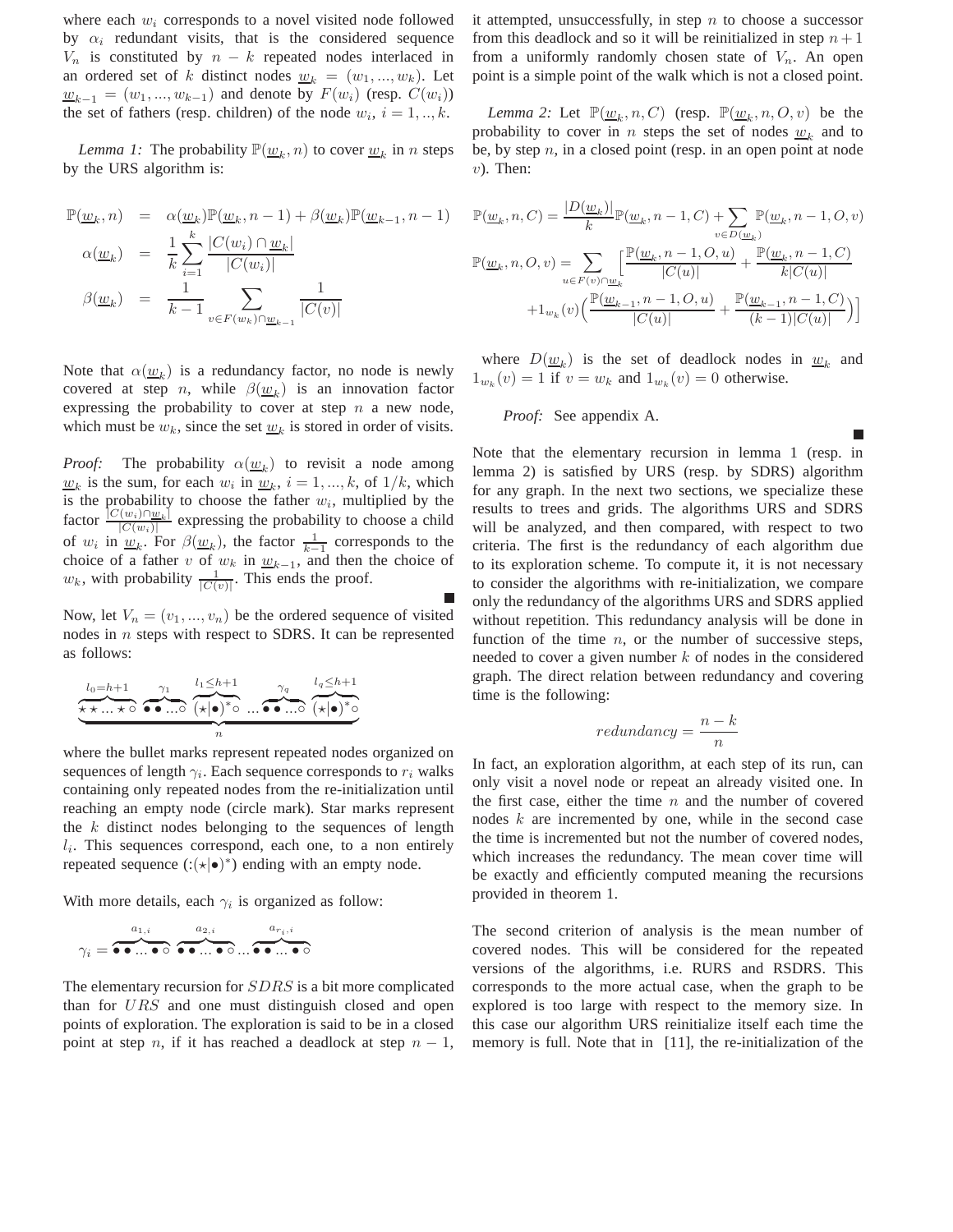algorithm DRS is not considered and the case of memory shortage is not studied. Here we place the two algorithms in the same context where re-initialization is applied each time the number of covered nodes reaches a prefixed threshold, which is, in our case, the memory size.

In the context of large graphs, it is not easy to reach a coverage level up to 100%. Also, the graph sizes can be unknown, so, we consider the number of covered nodes rather than the coverage level. The algorithms RURS and RSDRS will be compared in terms of the mean number of covered nodes for a given time of exploration, which constitutes an equivalent criterion to the mean time for a given coverage that we applied for URS and SDRS. The mean number of covered nodes, function of time, will be exactly computed for RURS and RSDRS thanks to theorem 2.

Note that in our theoretical study we will consider hereafter graphs with medium to small sizes but which are more than 5 times greater than the considered memory size. The results obtained on these prototypes can then be scaled to more great graphs taking the same proportions of memory to graph size. The use of large size graphs is very heavy because the theoretical formula are recursive in the steps number and take much memory size to be computed.

## IV. CASE OF TREES

We place ourselves first in the context of a  $m$ -ary tree of depth  $h$ , that is, every non-leaf node has  $m$  successor nodes, and every path from the root to a leaf node has length  $h$ . Recall that  $n$  denotes the number of successive steps in a run of the algorithm.

In the case of a regular tree, the elementary recursion in lemma 1 (resp. in lemma 2) leads to a much more simplified one, depending only on the numbers of nodes of  $\underline{w}_k$  in each level of the tree and not on  $\underline{w}_k$  itself. Consider  $\underline{K}_n = (K_n^1, ..., K_n^h)$ , the vector of random variables expressing the number of explored nodes at each level  $j = 1, ..., h$ , at step n, and let  $\mathbb{P}_{urs}(\underline{K}_n = \underline{k})$  the probability to cover the vector  $\underline{k} = (k_1, ..., k_h)$  in n steps by URS algorithm. For SDRS, we distinguish  $\mathbb{P}_{sdrs}(\underline{K}_n = \underline{k}, C)$  and  $\mathbb{P}_{sdrs}(\underline{K}_n = k, 0)$  that denote the probabilities of covering  $k$  in the closed and open cases respectively. For URS for example, the aggregation (summation) of the elementary recursion in lemma 1 on the set of all sequences  $\underline{w}_k$  having  $k_j$  nodes in the level j,  $j = 1, ..., h$ , gives the following simplified recursion :

$$
\mathbb{P}_{urs}(\underline{K}_n = \underline{k}) = \alpha(\underline{k}) \, \mathbb{P}_{urs}(\underline{K}_{n-1} = \underline{k}) \n+ \sum_{j=1}^h \beta_j(\underline{k}) \, \mathbb{P}_{urs}(\underline{K}_{n-1} = \underline{k} - 1_j) \n\text{where } \underline{k} - 1_j = (k_1, ..., k_j - 1, ..., k_h), \, 1 \le j \le h.
$$

In the r.h.s. of this equation, as in the elementary one,

two terms appears. The first one  $\mathbb{P}^{\mathcal{R}}_{urs}(\underline{K}_n = \underline{k}) =$  $\alpha(\underline{k})$   $\mathbb{P}_{urs}(\underline{K}_{n-1} = \underline{k})$  is a redundancy term, that is no novel node is visited in step  $n$ , while the second  $\mathbb{P}^{\mathcal{I}}_{urs}(\underline{K}_n = \underline{k}) = \sum_{j=1}^{h} \beta_j(\underline{k}) \; \mathbb{P}_{urs}(\underline{K}_{n-1} = \underline{k} - 1_j)$  is the innovation term, so a new nodes is visited at step  $n$ . The repetition factor  $\alpha(\underline{k})$  is equal to the probability to revisit a node at step *n* and so given by  $\alpha(\underline{k}) = \frac{mk_h + k - 1}{mk}$ . The innovation ones corresponds to the case where, at step  $n$ , a novel node is covered at some level j,  $j = 1, ..., h$ , so that  $\beta_j(\underline{k}) = \frac{mk_{j-1} - k_j + 1}{m(k-1)}$ .

Similarly, for  $\mathbb{P}_{sdrs}(\underline{K}_n = \underline{k}, C)$  and  $\mathbb{P}_{sdrs}(\underline{K}_n = \underline{k}, O)$ , simplified recursions were obtained by summation of the elementary equation in lemma 2 on the same set of sequences  $\underline{w}_k$  (see the proof of theorem 1). The same notations are used for the redundancy and innovation terms and one sets  $\mathbb{P}^{\mathcal{I}}_{slrs}(\underline{K}_n = \underline{k}) = \mathbb{P}^{\mathcal{I}}_{slrs}(\underline{K}_n = \underline{k}, C) + \mathbb{P}^{\mathcal{I}}_{slrs}(\underline{K}_n = \underline{k}, C).$ These recursions were, in fact, computed in the goal to obtain the result of theorem 1 below related to the mean cover time. The mean time  $T_A(k)$  to cover k nodes by an algorithm A (URS or SDRS) can be expressed in function of the innovation probabilities as following:

$$
T_A(k) = \sum_{|\underline{k}|=k} T_A(\underline{k})
$$
  

$$
T_A(\underline{k}) = \sum_{n=k}^{\infty} n P_A^{\mathcal{I}}(\underline{K}_n = \underline{k})
$$

With some further investigation, the cover time is computed in function of the following intermediate statistics given recursively as:

$$
S_{urs}^{0}(\underline{k}) = \sum_{i=1}^{h} \frac{\beta_i(\underline{k})}{1 - \alpha(\underline{k})} S_{urs}^{0}(\underline{k} - 1_i)
$$
  

$$
S_{urs}^{1}(\underline{k}) = \frac{1}{1 - \alpha(\underline{k})} S_{urs}^{0}(\underline{k}) + \sum_{i=1}^{h} \frac{\beta_i(\underline{k})}{1 - \alpha(\underline{k})} S_{urs}^{1}(\underline{k} - 1_i)
$$

and for the SDRS algorithm :

$$
S_{sdrs}^{0}(\underline{k}) = \sum_{j=1}^{h} \gamma_{j}^{0}(\underline{k}) S_{sdrs}^{0}(\underline{k} - 1_{j,h})
$$
  

$$
S_{sdrs}^{1}(\underline{k}) = \sum_{j=1}^{h} (\gamma_{j}^{1}(\underline{k}) S_{sdrs}^{1}(\underline{k} - 1_{j,h}) + \delta_{j}(\underline{k}) S_{sdrs}^{0}(\underline{k} - 1_{j,h}) + \mu(\underline{k}) S_{sdrs}^{0}(\underline{k})
$$

where,  $\gamma_j^0(\underline{k})$ ,  $\gamma_j^1(\underline{k})$ ,  $\delta_j(\underline{k})$  and  $\mu(\underline{k})$  are explicited in the proof of theorem 1. Then, the mean times  $T_{urs}(\underline{k})$  and  $T_{sdrs}(\underline{k})$  of covering  $\underline{k}$  by URS and SDRS, respectively, are given in the following theorem: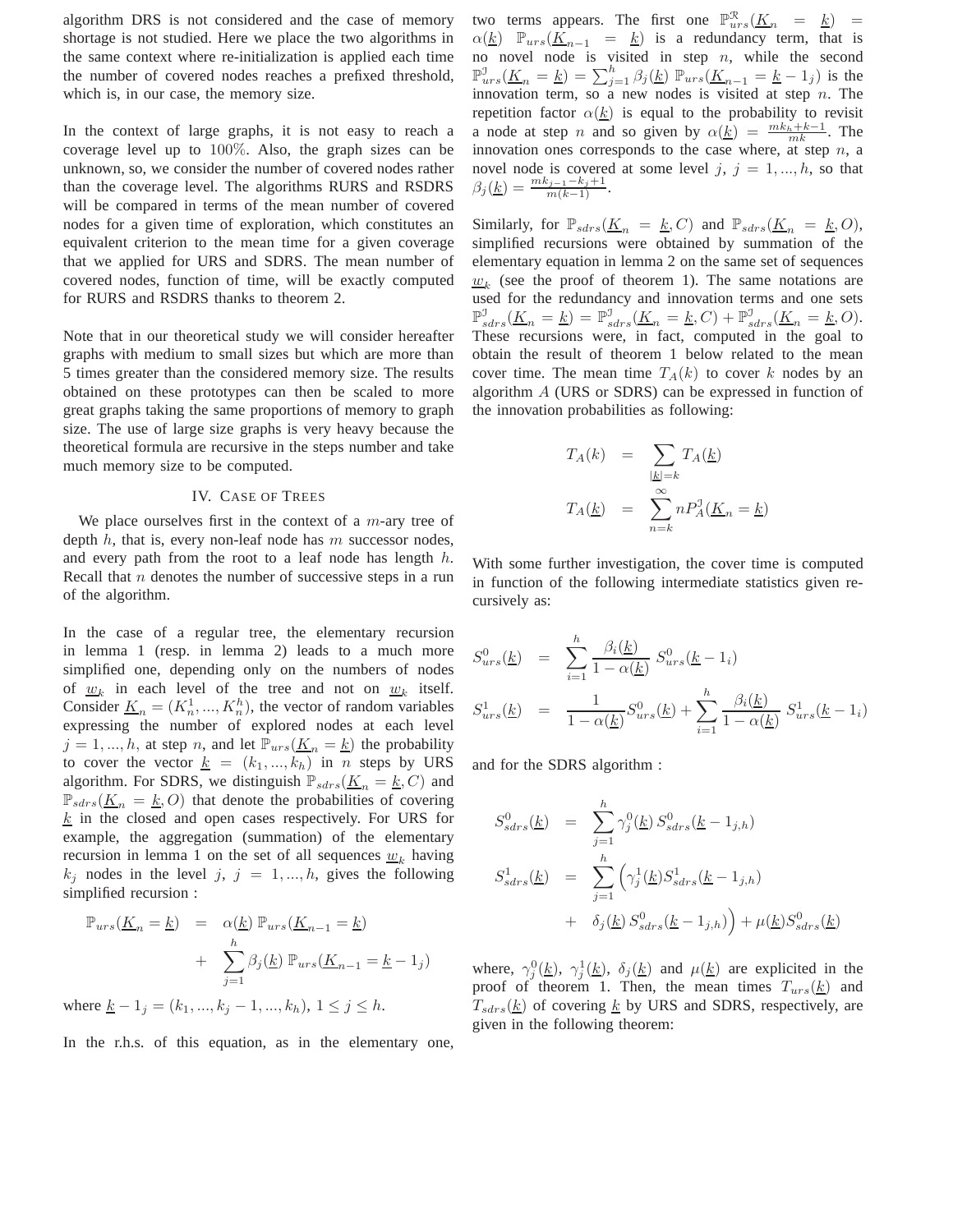*Theorem 1:*

$$
T_{urs}(\underline{k}) = (1 - \alpha(\underline{k})) S_{urs}^1(\underline{k}) - \alpha(\underline{k}) S_{urs}^0(\underline{k})
$$
  
\n
$$
T_{sdrs}(\underline{k}) = \sum_{j=1}^h \sum_{l=j}^h \Big[ c_{j,l}(\underline{k}) S_{sdrs}^1(\underline{k} - 1_{j,l}) + d_{j,l}(\underline{k}) S_{sdrs}^0(\underline{k} - 1_{j,l}) \Big]
$$
  
\n
$$
+ \alpha(\underline{k}) S_{sdrs}^1(\underline{k}) - b(\underline{k}) S_{sdrs}^0(\underline{k})
$$

 $k-1_{j,l} = (k_1, ..., k_j-1, ..., k_l-1, ..., k_h)$ 

*Proof:* See appendix B for the proof and the explicit formula of the coefficients  $a(\underline{k})$ ,  $b(\underline{k})$ ,  $c_{i,l}(\underline{k})$  and  $d_{i,l}(\underline{k})$ .

Applying the previous result, we obtain the mean cover time computed exactly for URS and SDRS and shown in figure 4 below for three parameterized trees. The notation  $T(h, m)$ means that the considered tree is of height  $h$  and degree m. Note that the mean cover time is traced in function of the coverage level rather than the number of covered nodes. Giving the fact that our interest is focused here on the redundancy comparison, the case of a set of covered nodes going beyond the memory size is not considered. It was, then, possible to make the comparison up to the full coverage where we obtained the more significant difference in term of mean cover time between the two algorithms.

We can see in figure 4 that the URS algorithm takes



Fig. 4. Mean Cover Time for Tree

in average less time than SDRS to cover a given proportion of the graph. This can be observed mainly for proportions more than 70% and for large trees. We define the *density factor DF* of an *m*-ary tree of depth *h* by the ratio  $\frac{m}{h}$ . In fact, the higher the density factor is, the larger the difference between the cover times of the algorithms is. In the case of a "thin" tree, which has small  $DF$  (typically  $\lt$  0.05) the SDRS algorithm can perform better than URS but this can be obtained only for extremely thin graphs.

In the following of this section we return to the more

actual case, when the graph to explore is too large with respect to the memory size. We start by noting the relation in lemma 3, that holds for all algorithm  $A$  on all graph  $G$ , between the probability  $P_A(K_n = k)$  to cover k nodes in *n* steps and the reachability probabilities  $P_A(v|K_n = k)$  to have, in  $n$  steps, reaching a node  $v$  and covering exactly  $k$ nodes. Note that, in the case of trees, these last probabilities depend only on the node level  $i$  and not on the node  $v$  itself, because of symmetry. In the case of a grid, we must compute the probability to reach corner and non corner nodes at each level i.

*Lemma 3:*

$$
\mathbb{P}_A(K_n = k) = \frac{1}{k} \sum_{v \in G} \mathbb{P}_A(v|K_n = k)
$$

*Proof:* We denote by  $\Omega_{A,n}^k$  the set of the k-length sequences  $\underline{w}$  that the algorithm  $\overline{A}$  can perform in  $n$  steps. Let  $1_{\underline{w}}$  the characteristic function of <u>w</u>:  $1_{\underline{w}}(v) = 1$  if  $v \in \underline{w}$ and  $1\overline{w}(v) = 0$  otherwise. Note that  $\sum_{v \in G} 1\overline{w}(v) = k$  for all  $\underline{w} \in \Omega_{A,n}^k$ . Then,

$$
\mathbb{P}_A(K_n = k) = \sum_{\underline{w} \in \Omega_{A,n}^k} \mathbb{P}_A(\underline{w}) = \sum_{\underline{w} \in \Omega_{A,n}^k} \frac{\sum_{v \in G} 1_{\underline{w}}(v)}{k} \mathbb{P}_A(\underline{w})
$$

$$
= \frac{1}{k} \sum_{v \in G} \sum_{\underline{w} \in \Omega_{A,n}^k} 1_{\underline{w}}(v) \mathbb{P}_A(\underline{w}) = \frac{1}{k} \sum_{v \in G} \mathbb{P}_A(v|K_n = k).
$$

which ends the proof.

As we said above, the criterion considered here is the mean number of covered nodes function of time. Thanks to lemma 3, this can be computed basing on reachability probabilities that we first compute by returning to the elementary recursions of the algorithms. In fact, as previously, by summing these recursions on the set of the sequences  $\underline{w}_k$ , containing the node *i* and having in each level  $j = 1, ..., h, k_j$  nodes, one obtains recursive formula for the reachability probabilities  $\mathbb{P}_{urs}(i|\underline{K}_n = k), \mathbb{P}_{sdrs}(i|\underline{K}_n = k, C), \mathbb{P}_{sdrs}(i|\underline{K}_n = k, O),$ and then  $\mathbb{P}_{sdrs}(i|\underline{\tilde{K}}_n = k) = \mathbb{P}_{sdrs}(i|\underline{\tilde{K}}_n = k, \overline{C}) +$  $\mathbb{P}_{sdrs}(i|\underline{K}_n = \underline{k}, 0)$ . These probabilities are defined exactly as previously except the fact that the node  $i$  is now considered to be covered. Note that these probabilities are associated with URS and SDRS without repetition and then computed for a number of covered nodes  $k$  less than the re-initialization threshold (the memory size)  $N$ . For example, for URS, one obtains, with  $\gamma(\underline{k}) = \frac{1}{m(k-1)}$ , :

$$
\mathbb{P}_{urs}(i|\underline{K}_n = \underline{k}) =
$$
\n
$$
\alpha(\underline{k}) \mathbb{P}_{urs}(i|\underline{K}_{n-1} = \underline{k}) + \sum_{j=1}^h \beta_j(\underline{k}) \mathbb{P}_{urs}(i|\underline{K}_{n-1} = \underline{k} - 1_j)
$$
\n
$$
\gamma(\underline{k}) \left[ \mathbb{P}_{urs}(i-1|\underline{K}_{n-1} = \underline{k} - 1_i) - \mathbb{P}_{urs}(i|\underline{K}_{n-1} = \underline{k} - 1_i) \right]
$$

Once, these probabilities are calculated, one sets

$$
P_A(i, s) = \sum_{|\underline{k}| \le N} P_A(i | \underline{K}_s = \underline{k})
$$
  

$$
P_A^*(i, s) = \sum_{|\underline{k}| = N} P_A(i | \underline{K}_s = \underline{k})
$$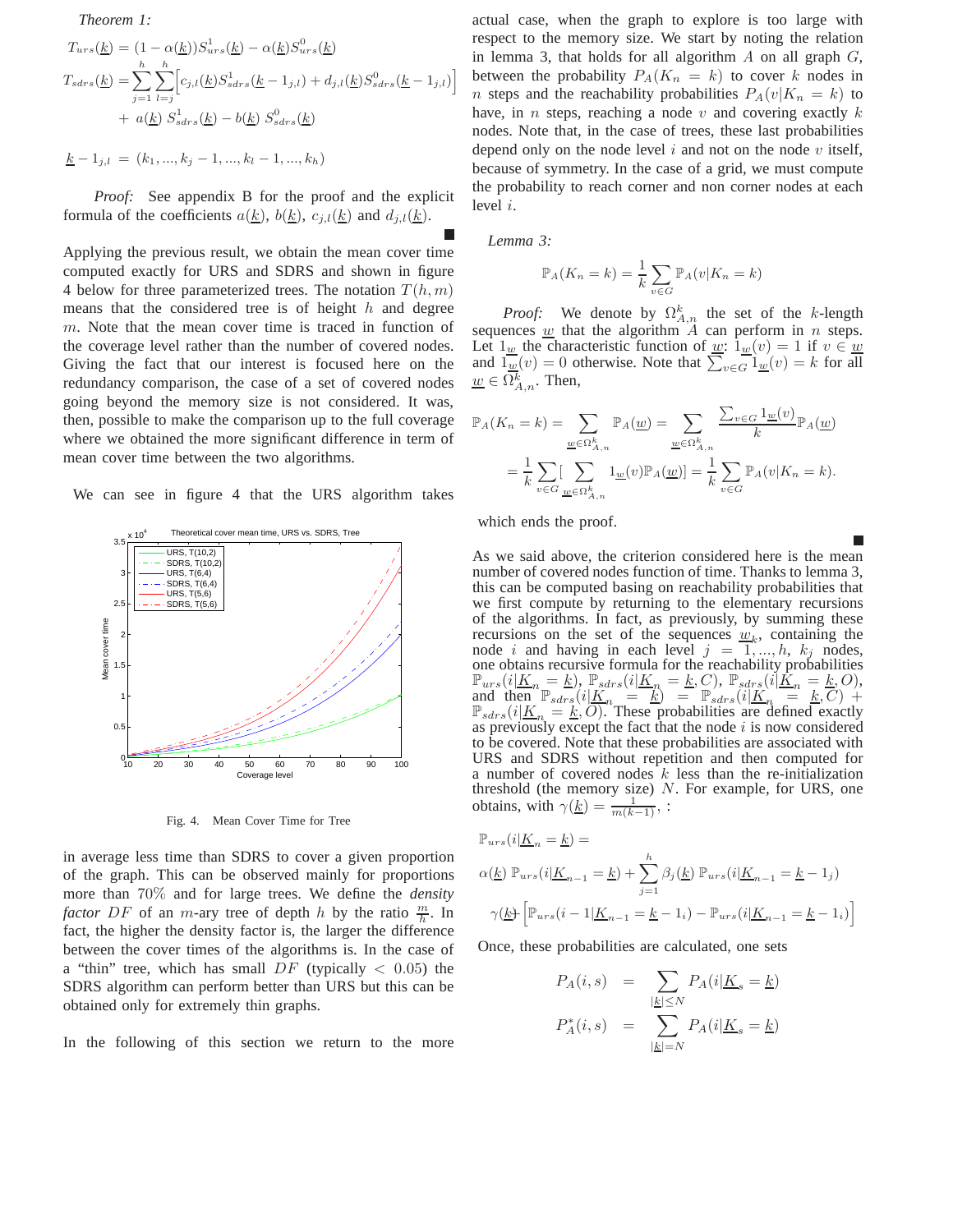where  $N$  denotes the memory size and  $A$  denotes indifferently one of the algorithms URS or SDRS. Their repeated versions will be noted RA. Then, the mean number of covered nodes of  $RA$  in function of time n is given in the theorem 2 below:

*Theorem 2:* If N is the memory size or a prefixed threshold of re-initialization, then the mean number of covered nodes by  $RA$  is given in function of time  $n$  as:

$$
Cov(n) = \sum_{i=0}^{h} m^i \mathbb{P}_{RA}(i, n),
$$

where

$$
\mathbb{P}_{RA}(i, n) = \mathbb{P}_A(i, n) + \sum_{n_1=M}^{n} [\mathbb{P}_A^*(i, n_1) + (1 - \mathbb{P}_A^*(i, n_1)) \mathbb{P}_{RA}(i, n - n_1)]
$$

 $\sum_{v \in G}^{h} \mathbb{P}_{RA}(v, n)$ . So, all we need to show is the second *Proof:* By lemma 3, one has:  $Cov(n)$ equality which is a recursive expression of  $\mathbb{P}_{RA}(i, n)$  meaning  $\mathbb{P}_{A}^{*}$  and  $\mathbb{P}_{A}$ . In this expression the second term  $\mathbb{P}_{A}(i,n)$ corresponds to the case where no repetition occurred during the time  $n$ , while the sum on  $n1$  corresponds to the case of some re-initializations, such that the first one occurred at step  $n_1$ . Then, there is two possibilities : i was reached before step n1, which has a probability  $\mathbb{P}_{A}^{*}(i, n_1)$  to occur, or i is not reached until  $n_1$  and must be reached after in the  $n - n_1$  remaining time, which leads to a probability  $(1 - \mathbb{P}_A^*(i, n_1)) \mathbb{P}_{RA}(i, n - n_1)$ . This ends the proof.

We observe in figure 5, the evolution of the number of covered nodes in function of time. These curves, representing the behavior of the repeated algorithms RURS and RSDRS, are traced for three trees. The repeated algorithms are experimented for a memory size  $(N)$  of 15% w.r.t. the size of the graph. We have considered other memory sizes (10% and 20%), but the results are similar: RURS algorithm performs, clearly, better than RSDRS, especially near to the total coverage rate. We observe also that the difference between RURS and RSDRS in the number of covered nodes is more important as more as the DF is greater.

Note that by using the reachability probabilities  $\mathbb{P}_A(i,n)$ (resp.  $\mathbb{P}_{RA}(i, n)$ ), one can compute the minimum reachability probabilities for URS and SDRS (resp. for RURS and RSDRS) in function of time. This criterion can be very interesting in practice if, in order to detect efficiently an eventual bug in the system, which corresponds to a defective node in the modeling graph, one can take account of the worst case where the bug is localized in a node of minimum reachability probability. Note that the number of such nodes can be great as in the case of tree like graphs.

#### V. CASE OF GRIDS

We place ourselves here in the context of multi-dimensional grid. As in the previous section, we are interested in efficient computations of statistics like the mean covering time, the



Fig. 5. Mean number of covered nodes for Tree

mean coverage and the reachability probability for URS and SDRS. We will analyse this matter basing on the fundamental recursion in lemma 1 and 2. We first note that all possible (macroscopic and then less difficult to compute) recursion for URS or SDRS should be a summation of the corresponding elementary one on some suitably chosen set  $S_k$  of sequences  $\underline{w}_k$ : the coefficients in the elementary recursion must be constant on  $S_k$  and the set of the  $\underline{w}_{k-1}$ 's, when  $\underline{w}_k \in S_k$ , must be easy to identify. For clarity sake, we analyse in details the equation in lemma 1 for our algorithm  $URS$ . The coefficients  $\alpha(\underline{w}_k)$  and  $\beta(\underline{w}_k)$  in this recursion must be constant on  $S_k$ and the set of the  $\underline{w}_{k-1}$ 's, when  $\underline{w}_k \in S_k$ , must be easily parameterizable. This seems to be very difficult to obtain, or impossible, even in the case of infinite, oriented, grid, but this problem will be overcame as explained below. In this case the output degree of the nodes is the same, say  $d$ , and one has:

$$
\alpha(\underline{w}_k) = \frac{\sum_{i=1}^k |C(w_i) \cap \underline{w}_k|}{k.d}
$$

$$
\beta(\underline{w}_k) = \frac{|F(w_k) \cap \underline{w}_{k-1}|}{(k-1).d}
$$

Note that:

П

$$
\sum_{i=1}^{k} |C(w_i) \cap \underline{w}_k| = k - 1 + Int(\underline{w}_k)
$$

where  $Int(\underline{w}_k)$  is the number of intersections in  $\underline{w}_k$ . So unlike the case of a graph without intersections (e.g. tree graph), this sum is not constant on the set of k-length sequences. If we try to consider the set of sequences that keep invariant this sum, the problem is that this set is too difficult to identify and more is the set of the corresponding  $\frac{w_{k-1}}{s}$ .

Note also that:

$$
\sum_{i=1}^{k} |C(w_i) \cap \underline{w}_k| = \sum_{i=1}^{k} |F(w_i) \cap \underline{w}_k|
$$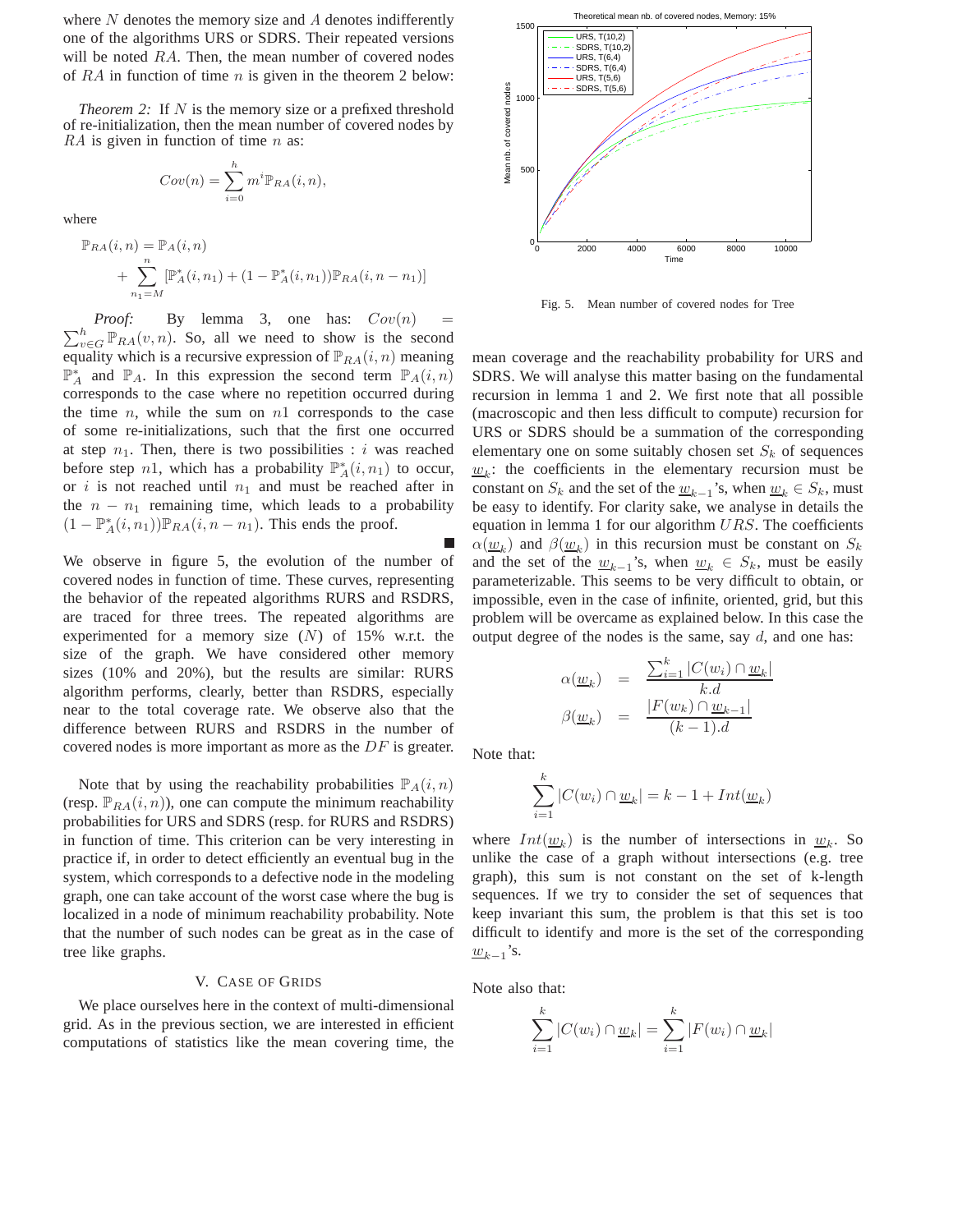and then the coefficients  $\alpha(\underline{w}_k)$  and  $\beta(\underline{w}_k)$  depend only on the set of father's numbers  $f_i = |F(w_i) \cap \underline{w}_k|$ . But, again, the set of sequences corresponding to a given tuple  $(f_1, ..., f_k)$  of father's numbers is difficult to identify and the corresponding set of the  $\underline{w}_{k-1}$ 's does not correspond to  $(f_1, ..., f_{k-1})$  because  $f_i$  is the number of fathers of  $w_i$  in  $\underline{w}_k$  which is different of that of  $w_i$  in  $\underline{w}_{k-1}$ .

In order to more analyse this issue, we noted also that when reiterated with respect to the time index from  $n$  to  $k$ , the elementary equation reads, when the out-degree of the nodes is the same, as :

$$
\mathbb{P}(\underline{w}_k, n) = \mathbb{P}(\underline{w}_k, k) \sum_{|\gamma|=n-k} \prod_{j=1}^k (M_j)^{\gamma_j}
$$

where

$$
\mathbb{P}(\underline{w}_k, k) = \frac{f_1...f_k}{(k-1)!d^{k-1}}, \quad M_j = \frac{f_{1,j} + ... + f_{j,j}}{j.d}
$$

and  $f_i$  (resp.  $f_{i,j}$ ) is the number of fathers of  $w_i$  situated in  $\{w_1, ..., w_{i-1}\}\$  (resp. in  $\{w_1, ..., w_j\}$ ). When we look to this explicit expression, it evidently appears the difficulty to treat it in a recursion manner. The set of invariance of this equation can correspond for example to a given product  $f_1...f_k$  and a given set of redundancy rates  $\{M_j, j = 1, ..., k\}$ , but it is not easy to identify and process with such a set.

These difficulties to sum the elementary recursion satisfied by URS and SDRS, are due essentially to the great rate of communications (intersections) in the case of the grid. However, this is the same reason for which these recursions are useful in practice to calculate exact exploration statistics in this case, especially by meaning some managements explained below. In fact due to intersections, the number of ordered sequences, with distinct nodes, generated by the algorithms is reasonable in many cases of study. Note also that the sizes of grids to be considered are in general little, as are grids in model-checking domain. In order to easily use the elementary equations, some managements seems to be necessary to compute the exact statistics for URS and SDRS in the case of multi-dimensional grids. First, the k-length sequences are obtained, recursively, each one by adding a node to a (k-1)-length sequence which is registered until their children are generated. Secondly, the coefficients in the elementary equations, like the sums  $\sum_{i=1}^{k} (|C(w_i) \cap \underline{w}_k|) / |C(w_i)|$ , are registered and incremented when a novel node  $w_k$  is considered and then the probabilities are updated. Third, in order to obtain rapidly  $C(w)$  and  $F(w)$ , one must index efficiently the nodes of the grid. Suppose that the grid is of dimension  $d$  and length  $L$  on each side. So, the total number of nodes is  $N = L<sup>d</sup>$ . These nodes will be indexed from 0 to  $N - 1$  as following: if w is a node of coordinates  $(x_1, ..., x_d)$ ,  $0 \le x_i \le L - 1$ , then it receives the index  $ind(w) = \sum_{i=1}^{d} x_i L^{i-1}$ . Consequently, one has the following lemma where we identify the nodes with their indexes:

*Lemma 4:* Let  $q$  a node in the grid. Its coordinates are noted  $x_i$ ,  $i = 1, ..., d$ . Then, having only the index q, one can compute the sets  $\mathcal{I}_{in}(q) = \{i, x_i \geq 1\}$  and  $\mathcal{I}_{out}(q) = \{i, x_i \leq L - 2\}$  in 2d operations only.

*Proof:* Since belonging to  $\{0, ..., L-1\}$ , the  $x_i$ 's are simply the  $L$ -ary decomposition coefficients of the integer  $q$ . These can be computed as following: for  $i = d, ..., 1, x_i =$  $E(q/L<sup>i</sup>)$  and  $q = q - x_i L<sup>i</sup>$ . This ends the proof.

Since the degree  $d$  is always limited, these computations are not consuming at all even for grids of many thousands of nodes. Recall that grids in model-checking are always of limited sizes. Then, using lemma 4, one obtains the following results :

*Proposition 1:* The children and the fathers of a node q are given respectively by:

$$
C(q) = \{q + L^{i-1}, i \in \mathcal{I}_{out}(q)\}
$$
  

$$
F(q) = \{q - L^{i-1}, i \in \mathcal{I}_{in}(q)\},\
$$

The output degree (resp. the input degree) of  $q$  is then  $|C(q)| = |\mathfrak{I}_{out}(q)|$  (resp.  $|C(q)| = |\mathfrak{I}_{in}(q)|$ ).

Moreover, in order to easily verifying if these children/fathers are covered, and so calculating  $|C(w_i)| \cap \underline{w}_k|$  and  $|F(w) \cap \underline{w}_{k-1}|$ , the sequences are stored in a stratified manner with respect to their level in the grid: if  $w_i$  is stored in the level l and the added node  $w_k$  is child of  $w_i$ , then  $w_k$ will be stored in the level  $l + 1$  below.

Figure 6 gives the results of comparisons of the mean covering time for three grids, where  $G(L, d)$  means that the grid is of degree d and the length of each side is  $L + 1$ . It is clear that the URS algorithm outperform SDRS. Its superiority is even more clear than in the case of graphs without intersections (tree).

Moreover, for the repeated algorithms RURS and RSDRS, the mean number of covered nodes has been traced in function of time for different grids. The reported result in figure 7 corresponds to a memory size of 15% w.r.t. the size of the graph. As for trees, the algorithms RURS and RSDRS are experimented for three grid graphs and for three memory sizes  $(N)$  of 10%, 15% and 20% w.r.t. the size of the graphs. The results are similar for the three memory sizes: the performances RURS are clearly better than RSDRS. The superiority of RURS is more marked for high coverage and great values of the  $DF$ . This superiority is, again, more clear for grids than for trees.

## VI. EXPERIMENTAL RESULTS

We complement our theoretical analysis with a set of experimental results. We implemented the two algorithms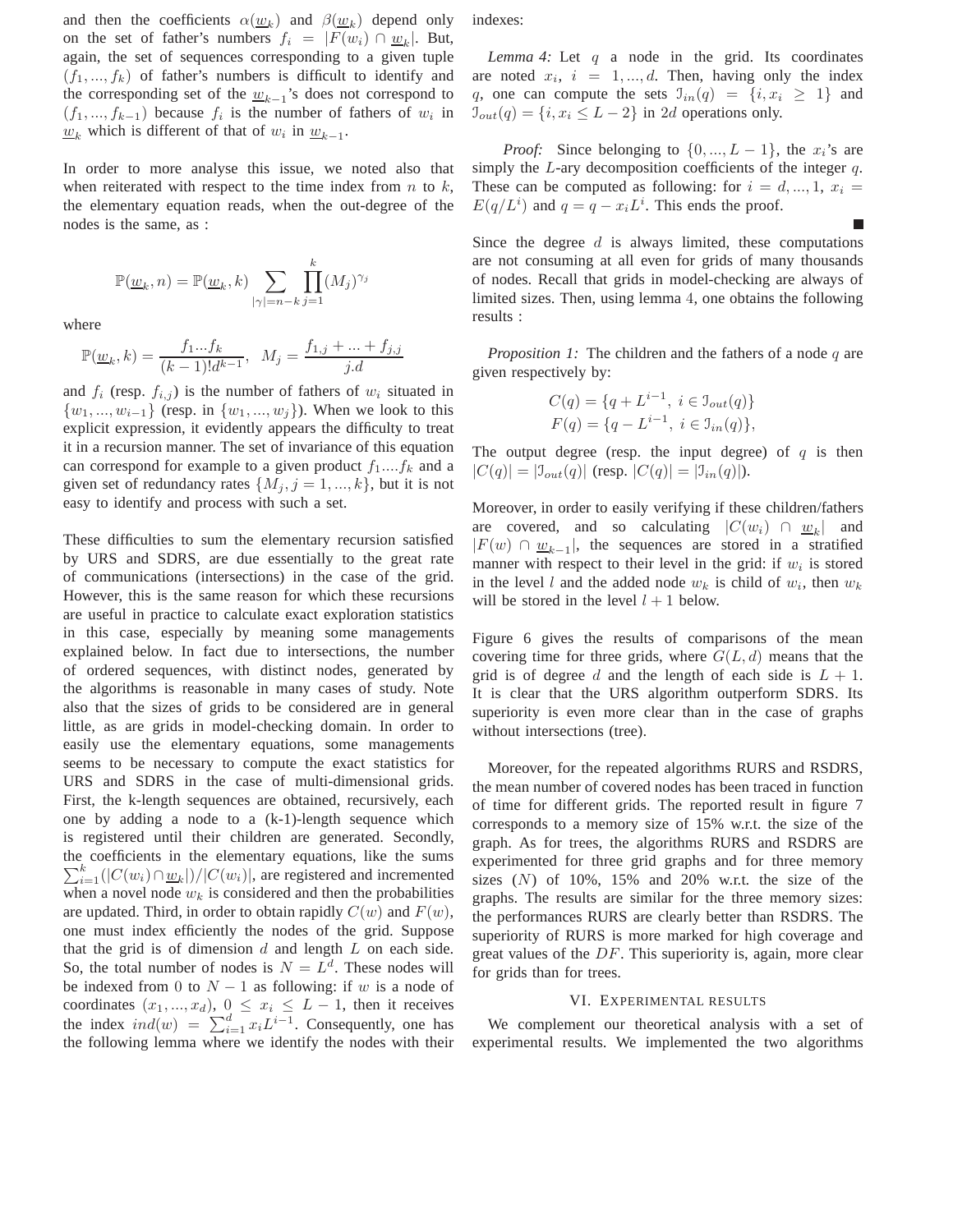

Fig. 6. Mean Cover Time for Grid



Fig. 7. Mean number of covered nodes for Grid

URS and SDRS on the model checker IF [28] and run them on several examples. Several measures were computed for each algorithm. The examples have been chosen according to the experiments needs. First, to compute the mean cover time, we have chosen some examples of medium size, in order to be able to repeat the algorithms a sufficient number of times to achieve full coverage of the reachable state space. These examples have different *density factors*, which allows us to analyse their behavior according to this parameter. Second, in order to compare the randomized algorithms with the exhaustive  $BFS$  algorithm implemented in  $IF$ , we have chosen some examples of very large (unknown) sizes.

Our implementations of URS and SDRS use a hash table to keep visited nodes  $V$ . This facilitates the storage and the search. When a node is completely explored (having all its successors visited), it will be deleted from the table to avoid redundant revisits. In this work, we have described the URS and SDRS algorithms, but our implementation is more general, following the generic scheme of Figure 1, in

| Example             | <b>Ouicksort</b> | Token | Fischer | Server |
|---------------------|------------------|-------|---------|--------|
| Size (no. states)   | 6032             | 20953 | 34606   | 35182  |
| Diameter            |                  |       |         | 28     |
| DF (density factor) | 0.083            | 0.016 | 0.150   | 0.052  |

TABLE I GRAPHS DESCRIPTION

| Cov. level | Algo        | <b>Ouicksort</b> | Token  | Fischer | Server |
|------------|-------------|------------------|--------|---------|--------|
| 60%        | <b>URS</b>  | 0.389            | 3.283  | 1.841   | 4.490  |
| 60%        | <b>SDRS</b> | 0.641            | 0.752  | 4.070   | 7.441  |
| 70%        | <b>URS</b>  | 0.609            | 4.301  | 2.765   | 5.507  |
| 70%        | <b>SDRS</b> | 0.871            | 1.084  | 5.726   | 8.893  |
| 80%        | <b>URS</b>  | 0.882            | 5.744  | 3.809   | 6.821  |
| 80%        | <b>SDRS</b> | 1.411            | 1.584  | 8.173   | 11.966 |
| 90%        | <b>URS</b>  | 1.703            | 8.047  | 5.955   | 9.974  |
| 90%        | <b>SDRS</b> | 4.202            | 2.480  | 13.327  | 19.158 |
| 100%       | <b>URS</b>  | 7.723            | 21.247 | 46.097  | 41.452 |
| 100%       | <b>SDRS</b> | 12.459           | 25.221 | 125.091 | 99.460 |

TABLE II MEAN COVER TIME (SECONDS)

particular in terms of the select function. Other variants of this scheme apart from URS and SDRS will be reported in future work. Our implementation allows the user to define the rate of leaves or internal nodes to be explored –which reflects depth- or breadth-oriented exploration– by tuning a mixing parameter  $mx$ . Choosing this parameter appropriately may require an a-priori knowledge of the graph structure (density and diameter), although, in some cases, this parameter may be computed and adapted *on the fly*.

## *A. Cover time*

Each algorithm was tested on different graph examples: the *Quicksort* algorithm, the *Token Ring Protocol*, *Fischer's Mutual Exclusion Protocol* and a *Client/Server Protocol*. Table I shows the size (i.e., number of states) and the diameter (i.e., length of the longest acyclic path) of each example. The table also shows the density factor of the graph of each example, defined as

$$
DF = \frac{m}{h},
$$

where  $h$  is the graph diameter and the degree  $m$  is computed approximately by reference to a regular tree where the size of the tree is  $M \approx m^h$ . Thus, for a graph of size M, we let m be the h-root of  $M$ .

For each case, we repeated the experiment 100 times and we computed the mean cover time of 60%, 70%, 80%, 90% and 100% of the graph. The resulting time for each case study is reported in Table II.

We observe that the URS algorithm performs better in large graphs, for which the  $DF > 0.07$ . For a small  $DF < 0.03$ , SDRS performs better for non total coverage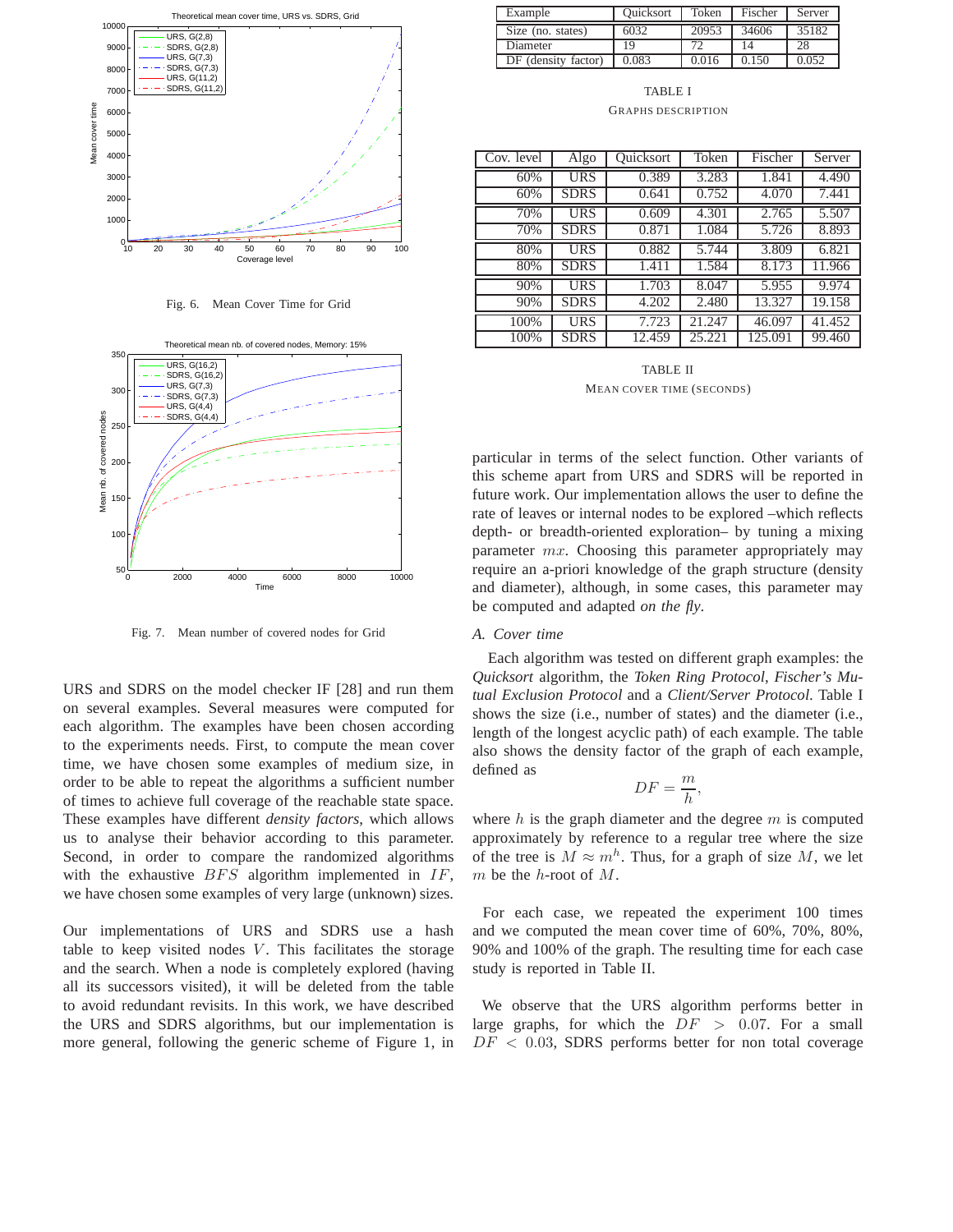(coverage at 60%, 70%, 80% and 90%). For medium values of  $DF \approx 0.05$ , URS performs better also. These results are reported in the following curves which are compatible with the theoretical ones.



Fig. 8. Experimental Mean Cover Time (seconds)

#### *B. Partial vs. Exhaustive*

We have also experimented on very large graphs of unknown reachable size. We have run  $BFS$  exhaustive exploration, and RURS, RSDRS partial algorithms on each one. The number of explored states was collected over all runs and compared to the exhaustive execution. So, the execution evolution curves have been drawn as a function of time.

We observe in Figure 9, that the exhaustive BFS exploration stagnates after a certain number of explored nodes. This limit corresponds to the number of states supported by the available memory. The repeated partial exploration algorithms URS and SDRS go beyond this limit, and can explore up to 40% more nodes than their deterministic counter part. Notice that the BFS limit occurs at a different number of nodes for each of the three case studies, even though they all use the same amount of main memory. This is because in each case study the amount of bytes needed to store a single state is different: it is higher in Token than in Server, and slightly higher in Server than in Fischer. The URS algorithm is generally better than SDRS but we think that this depends on the graph  $DF$ which is unknown here.

We observe that in some cases (e.g., Figure 9: Fischer), the randomized exploration algorithms also stagnate after a certain amount of time. According to our previous experiments on medium-size graphs, this happens when reaching close to 90% of the graph. In this case, exploring the "last" states becomes increasingly difficult because of redundancy.



Fig. 9. The number of covered nodes evolution

## VII. CONCLUSION

We have presented a generic randomized state space exploration scheme that unifies many randomized exploration algorithm variants. In particular, we have proposed the Uniform Random Search algorithm that we believe to be the first randomized algorithm that explicitly uses main memory resource limits to guide its behavior. URS is also not performing a typical random walk, in the sense that it may choose to "branch" from different nodes along a random walk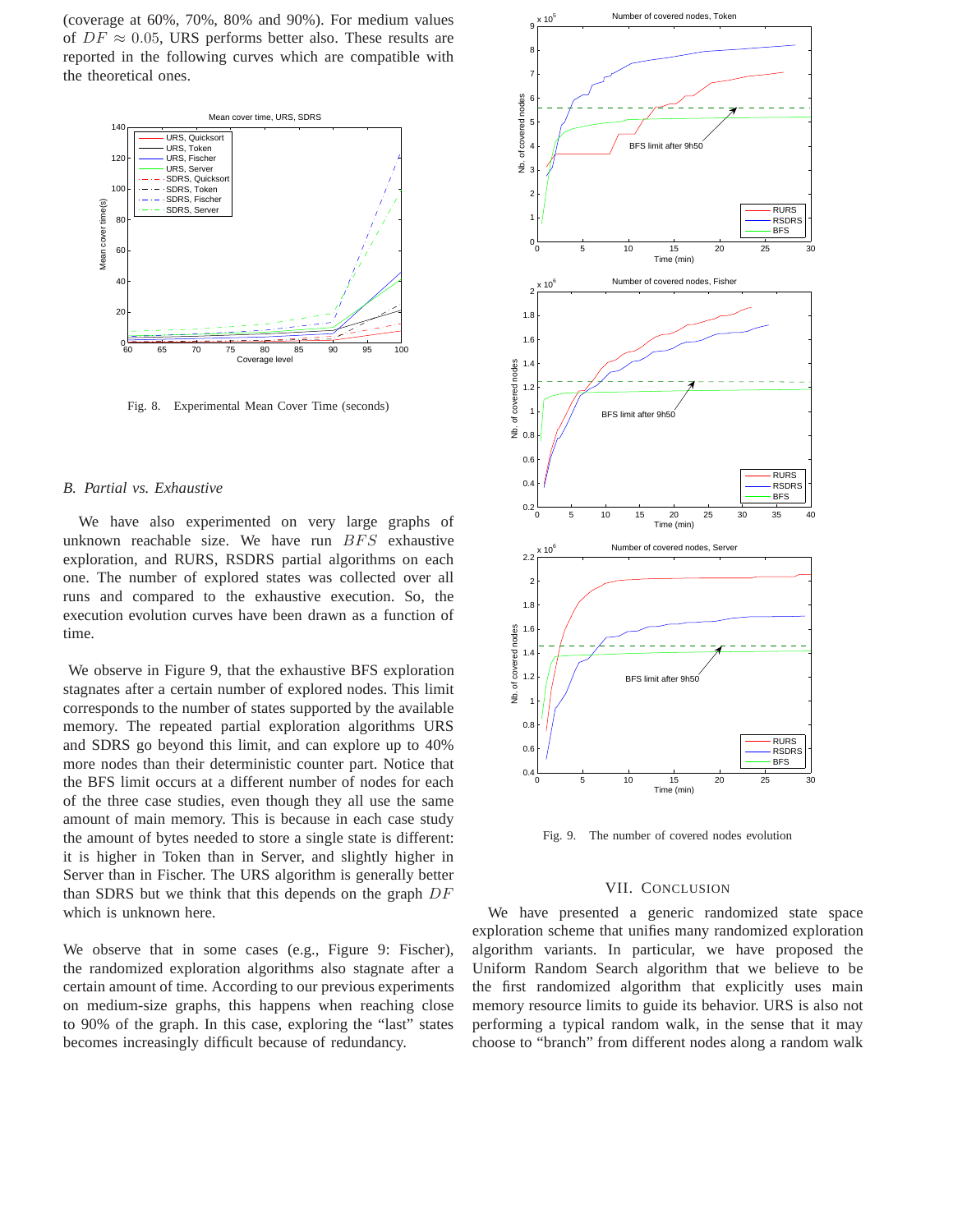path. We have compared URS with a simplified version of Deep Random Search, a performant and optimized algorithm based on random walk [11]. We also propose "reinitialized" variants of the above two elementary algorithms, called RURS and RSDRS, where each time the memory is full the algorithm is restarted and repeated several times. We have used a density factor parameter to classify graphs into "thin" and "large". We performed a detailed theoretical study to compute the mean cover time of URS and SDRS and the mean number of covered nodes of RURS and RSDRS. Many of our results are available only for special classes of graphs, namely trees and grids, but may give some insight of what happens in more general graph structures.

Both our theoretical and experimental results show that the URS algorithm explores in a more uniform fashion and so covers the state graph more rapidly in most cases. However, in some cases, in particular when the graph is thin, SDRS performs as well or better than URS. We have also shown via experiments, that these two algorithms, when repeated several times, can –in the case of very large graphs exceeding the size of main memory– explore a state space of more than 40% in addition to that explored by an exhaustive exploration based on breadth-first search.

#### **REFERENCES**

- [1] J. P. Queille and J. Sifakis. "Specification and verification of concurrent systems in Cesar". In *Proceedings of the International Symposium in Programming*, volume 137 of Lecture Notes in Computer Science, Berlin, 1982. Spriner-Verlag.
- [2] E. M. Clarke, E. A. Emerson, and A. P. Sistla. "Automatic Verification of finite state concurrent systems using temporal logic specifications". In *ACM TOPLA*, 8(2),1986.
- [3] E. M. Clarke, O. Grumberg, and D. Peled. "Model Checking". *MIT Press*, 1999
- [4] M. O. Rabin. "Probabilistic algorithms". In *J. Traub, editor, Algorithms and Complexity: New Directions and Recent Results*, pages 2-39. Academic Press, New York, 1976.
- [5] R. Motwani, P. Raghavan. "Randomized Algorithms". Cambridge University Press 2005
- [6] J. Burch, E. Clarke, D. Dill, L. Hwang, and K. McMillan. "Symbolic model checking: 10<sup>20</sup> states and beyond". In *5th Conference on Logic In Computer Science (LICS)*, pages 428-439, june 1990
- [7] R. Pelánek, T. Hanžl, I. Černá, and L. Brim. Enhancing Random Walk state space exploration. In *FMICS '05: Processing of the 10th international workshop on formal methods for industrial critical systems*, pages 98-105. ACM Press, 2005
- [8] C. H. West. Protocol validation by random state exploration. In *International Symposium on Protocol Specification, testing and Verification,* 1986
- [9] D. Owen. and T. Menzies Lurch. A lightweight alternative to model checking. In *Proc. of Software Engineering and Knowledge Engineering (SEKE'2003)*, pages 158-165
- [10] R. Grosu and S. A. Smolka. "Monte Carlo model-checking". In *Proc. of Tools and Algorithms for Construction and Analysis of Systems (TACAS 2005)*, volume 3440 of *LNCS*, pages 271-286. Springer, 2005.
- [11] R. Grosu, X. Huang, S.A. Smolka, W. Tan and S. Tripakis. "Deep Random Search for Efficient Model Checking of Timed Automata". In *Proc. of MW'06, the 7th Monterey Workshop on Composition of Embedded Systems*, pages 37-48, Paris, October 2006
- [12] P. Haslum. Model checking by random walk. In *Proc. of ECSEL Workshop*, 1999
- [13] M. Mihail and C. H. Papadimitriou. "On the random walk method for protocol testing". In *Proc. Computer-Aided Verification (CAV 1994)*, volume 818 of LNCS, pages 132-141, 1994.
- [14] H. Sivaraj and G. Golpalakrishnan. Random walk based heuristic algorithms for distributed memory model checking. In *Proc. of Parallel and Distributed Model Checking (PDMC'03)*, volume 89 of *ENTCS*, 2003
- [15] A. Kuehlmann, K. L. McMillan, and R. K. Brayton. Probabilistic state space search. In *Proc. of Computer-Aided Design (CAD 1999)*, pages 574-579. IEEE Press, 1999.
- [16] J. Geldenhyus. State caching reconsidered. In *SPIN Workshop*, volume 2989 of *LNCS*, pages 23-39, 2004
- [17] P. Godefroid, G. J. Holzmann, and D. Pirottin. "State space caching revisited". In *Proc. of Computer Aided Verification (CAV 1992),* volume 663 of *LNCS*, pages 178-191, 1992
- [18] P. Godefroid. Using partial orders to improve automatic verification methods. In *Proc. 2nd International Conference on Computer Aided Verification,* volume 531 of *LNCS*, pages 176-185, 1990
- [19] P. Godefroid. On the costs and benefits of using partial order methods for the verification of concurrent systems. In *Proc. Workshop on Partial Order Methods in Verification,* DIMACS series, volume 29, pages 289- 303, 1996
- [20] E. Tronci, G. D. Penna, B. Intrigila, and M. Venturini. A Probabilistic approach to automatic verification of concurrent systems. In *Proc. of Asia-Pacific Software Engineering Conference (ASPEC 2001)*, 2001
- [21] F. Lin, P. Chu, and M. Liu. Protocol verification using reachability analysis: The state space explosion problem and relief strategies. *Computer Communication Review*. volume 17(5):126-134, 1987
- [22] G. J. Holzmann. An analysis of bi-state hashing. In *Proc. of Protocol Specification, Testing and Verification*, pages 301-314, 1995
- [23] G. J. Holzmann. Automated protocol validation in Argos, assertion proving and scatter searching. In *IEEE trans. on Software engineering,* volume 13(6):683-696, 198717(5):126-134, 1987
- [24] U. Feige. "A Tight Upper bound on the cover time for Random walks on graphs". In *Random Structures and Algorithms*. Volume 6(1), pages 51-54, 1995
- [25] U. Stem, and D. L. Dill. Improved probabilistic verification by hash compaction. In *Advanced Research Working Conference on Correct Hardware Design and Verification Methods*, pages 206-224, 1995
- [26] R. Nalumasu, and G. Gopalakrishnan. An efficient partial order reduction algorithm with an alternative provision implementation. In *Formal Methods for System Design*, volume 20(3), pages 206-224, 1995
- [27] E. M. Clarke, R. Enders, T. Filkorn, and S. Jha. Exploiting symmetry in temporal logic model checking. *Form. Methods Syst. Des.*, 9(1-2): 77-104, 1996
- [28] M. Bozga, J. C. Fernandez, L. Ghirvu, S. Graf, J. P. Krimm, and L. Mounier. "IF: a Validation Environment for Timed Asynchronous Systems". In *Proc. Computer-Aided Verification (CAV 2000)*, volume 1855 of *LNCS*, pages 543-547, 2000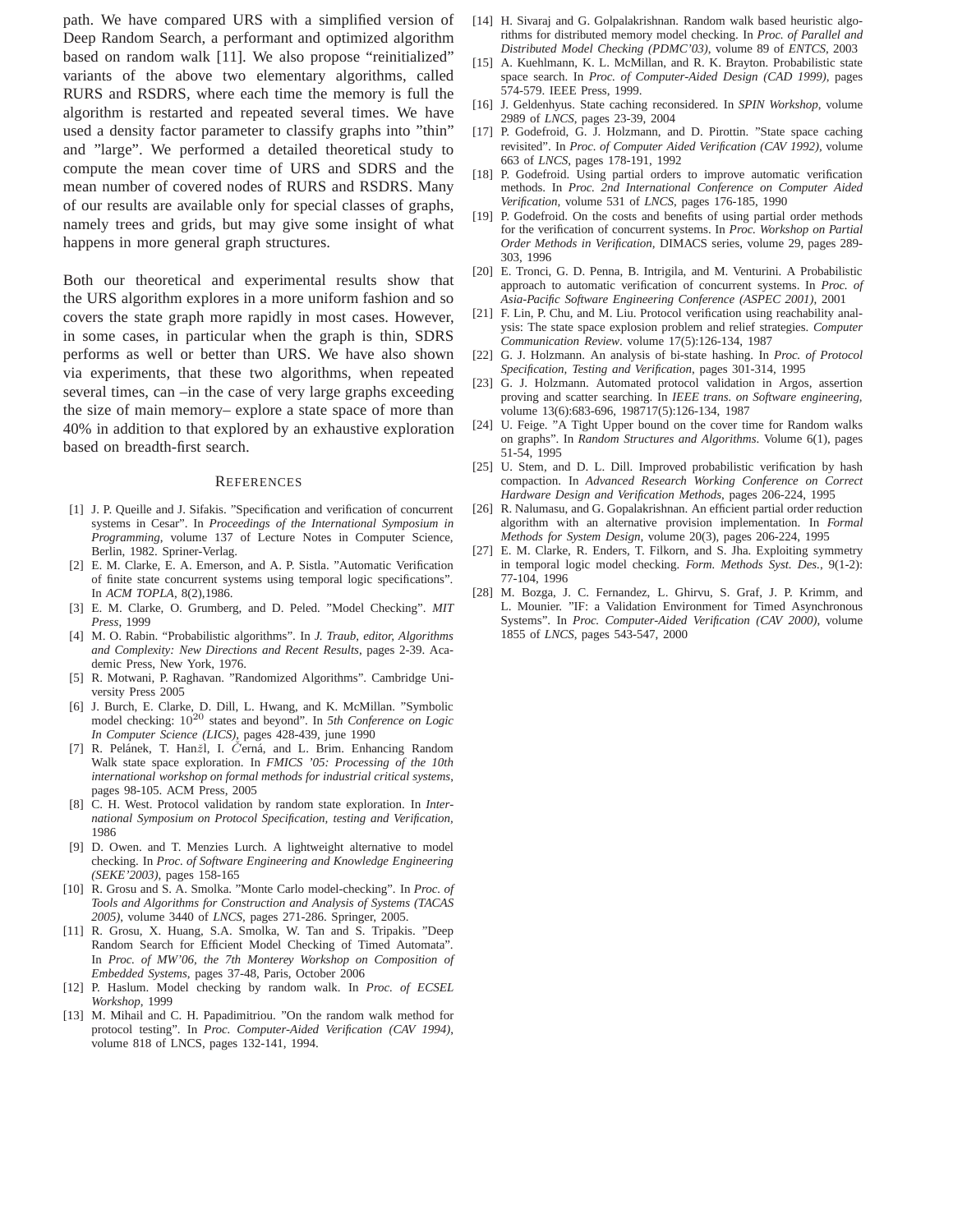#### APPENDIX

## **B. Proof of theorem 1**

We start by showing the first statement:

$$
T_{urs}(\underline{k}) = (1 - \alpha(\underline{k})) S_{urs}^{1}(\underline{k}) - \alpha(\underline{k}) S_{urs}^{0}(\underline{k})
$$

First, we have already obtained, before the statement of the theorem 1, the following recursion that expresses the probability to cover the vector  $\underline{k} = (k_1, ..., k_h)$  in *n* steps by respect to URS Algorithm:

$$
\mathbb{P}_{urs}(\underline{K}_n = \underline{k}) = \alpha(\underline{k}) \mathbb{P}_{urs}(\underline{K}_{n-1} = \underline{k})
$$
  
+ 
$$
\sum_{j=1}^h \beta_j(\underline{k}) \mathbb{P}_{urs}(\underline{K}_{n-1} = \underline{k} - 1_j)
$$
 (2)

The mean cover time of URS is then given by:

$$
T_{urs}(\underline{k}) = \sum_{n=k}^{\infty} n \mathbb{P}_{urs}^{J}(\underline{K}_{n} = \underline{k})
$$
  
= 
$$
\sum_{n=k}^{\infty} n \sum_{i=1}^{h} \beta_{i}(\underline{k}) \mathbb{P}_{urs}(\underline{K}_{n-1} = \underline{k} - 1_{i})
$$
  
= 
$$
\sum_{i=1}^{h} \beta_{i}(\underline{k}) \sum_{n=k}^{\infty} n \mathbb{P}_{urs}(\underline{K}_{n-1} = \underline{k} - 1_{i})
$$
  
= 
$$
\sum_{i=1}^{h} \beta_{i}(\underline{k}) \times S(\underline{k} - 1_{i}),
$$

with

$$
S(\underline{k}-1_i) = \sum_{n=k}^{\infty} ((n-1)+1) \mathbb{P}_{urs}(\underline{K}_{n-1} = \underline{k}-1_i)
$$
  
\n
$$
= \sum_{n=k}^{\infty} \mathbb{P}_{urs}(\underline{K}_{n-1} = \underline{k}-1_i)
$$
  
\n
$$
+ \sum_{n=k}^{\infty} (n-1) \mathbb{P}_{urs}(\underline{K}_{n-1} = \underline{k}-1_i)
$$
  
\n
$$
= \sum_{n=k-1}^{\infty} \mathbb{P}_{urs}(\underline{K}_n = \underline{k}-1_i)
$$
  
\n
$$
+ \sum_{n=k-1}^{\infty} n \mathbb{P}_{urs}(\underline{K}_n = \underline{k}-1_i)
$$
  
\n
$$
= S_{urs}^{0}(\underline{k}-1_i) + S_{urs}^{1}(\underline{k}-1_i),
$$

where

$$
S_{urs}^{0}(\underline{k}) = \sum_{n=k}^{\infty} \mathbb{P}_{urs}(\underline{K}_{n} = \underline{k})
$$
  

$$
S_{urs}^{1}(\underline{k}) = \sum_{n=k}^{\infty} n \mathbb{P}_{urs}(\underline{K}_{n} = \underline{k})
$$

Then:

$$
T_{urs}(\underline{k}) = \sum_{i=1}^{h} \beta_i(\underline{k}) \Big( S_{urs}^0(\underline{k} - 1_i) + S_{urs}^1(\underline{k} - 1_i) \Big) \tag{3}
$$

#### **A. Proof of lemma 2**

Let  $\mathbb{P}(\underline{w}_k, n, C)$  (resp.  $\mathbb{P}(\underline{w}_k, n, O, v)$  be the probability to cover in *n* steps the set of nodes  $\underline{w}_k$  and to be, at the end of step  $n$ , in a closed point (resp. in an open point at node v). We denote by  $D(\underline{w}_k)$  the set of deadlock nodes in  $\underline{w}_k$ and we set  $1_{w_k}(v) = 1$  if  $v = w_k$  and  $1_{w_k}(v) = 0$  otherwise.

Then for  $\mathbb{P}(\underline{w}_k, n, C)$ , since it must be in a closed point, no node is newly reached at step n: at step  $n-1$  the algorithm reached a deadlock node and at step  $n$  it, unsuccessfully, looked for a successor of this node so that it will be in a closed point by step n. So there is two cases: by step  $n - 1$ , the exploration is in a closed point or in an open point at some deadlock node  $v$ . In the first case, it must restart at step *n*, with probability  $\frac{1}{k}$ , from a deadlock point, which gives the term  $\frac{|D(w_k)|}{k}$ . In the  $\frac{w_{k}}{k}$ . In the second case, the exploration is open at node  $v$ , so it must continue in the set of successors of  $v$ . This set is empty so the exploration reaches a close point with probability 1. This gives the recursion:

$$
\mathbb{P}(\underline{w}_k, n, C) = \frac{|D(\underline{w}_k)|}{k} \mathbb{P}(\underline{w}_k, n-1, C) + \sum_{v \in D(\underline{w}_k)} \mathbb{P}(\underline{w}_k, n-1, O, v)
$$

For  $\mathbb{P}(\underline{w}_k, n, O, v)$ , there is 4 cases for the algorithm  $SDRS$ :

- Case 1: no new node is covered at step  $n$  and, by step  $n-1$ , it was in an open point at some node u: so u must be in  $F(v) \cap \underline{w}_k$  (i.e. a father of v in  $\underline{w}_k$ ) and at step n, v is chosen uniformly among  $C(u)$  (: with probability  $\frac{1}{|C(u)|}$ ). This gives the first term in the recursion (below).

- Case 2: no new node is covered at step n and, by step  $n-1$ , it was in a closed point: so at step  $n$ , it chooses, with probability  $\frac{1}{k}$ , a node u in  $F(v) \cap \underline{w}_k$  and picks v uniformly among  $C(u)$ . This gives the second term in the recursion.

- Case 3: a new node v is covered at step n, it must be  $w_k$ since the sequence is stored in visiting order, and, by step  $n-1$ , the exploration was in an open point at some node u: so u must be in  $F(v) \cap \underline{w}_{k-1}$  and at step n, v is chosen uniformly among  $C(u)$ . This gives the third term in the recursion. Note that the term  $1_{w_k}(v)$  expresses the fact that one must have  $v = w_k$ , otherwise the third and fourth terms are not considered in the recursion.

- Case 4: a new node is covered at step n and, by step  $n-1$ , it was in a closed point: so at step n, it chooses, with probability  $\frac{1}{k-1}$ , a node u in  $F(v) \cap \underline{w}_{k-1}$  and picks v uniformly among  $C(u)$ . This gives the fourth term in the recursion.

This ends the proof and one obtains the underlined recursion for SDRS:

$$
\mathbb{P}(\underline{w}_k, n, O, v) = \sum_{u \in F(v) \cap \underline{w}_k} \left[ \frac{\mathbb{P}(\underline{w}_k, n-1, O, u)}{|C(u)|} + \frac{\mathbb{P}(\underline{w}_k, n-1, C)}{k|C(u)|} + 1_{w_k}(v) \left( \frac{\mathbb{P}(\underline{w}_{k-1}, n-1, O, u)}{|C(u)|} + \frac{\mathbb{P}(\underline{w}_{k-1}, n-1, C)}{(k-1)|C(u)|} \right) \right]
$$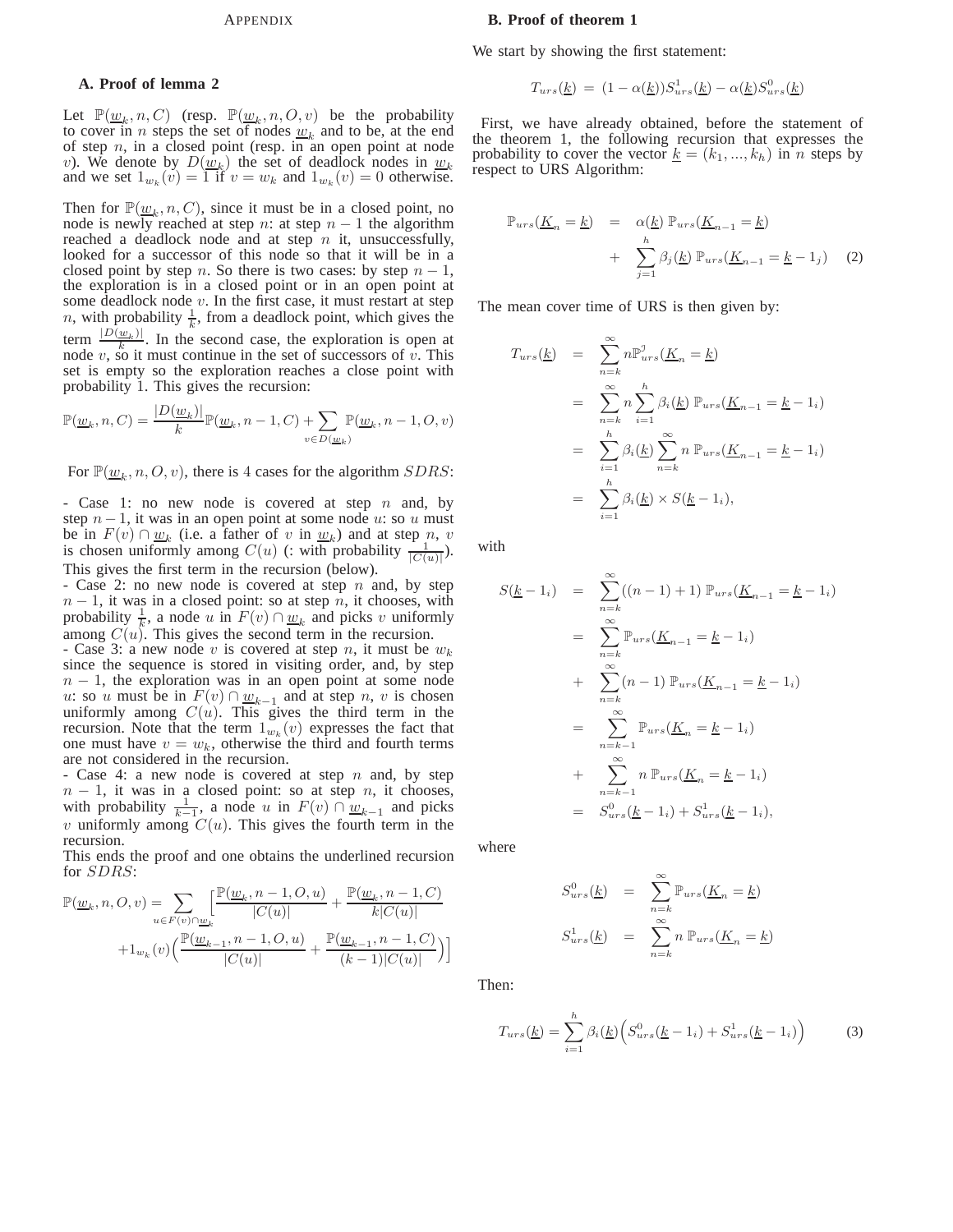Using the recursion 2, one obtains:

$$
S_{urs}^{0}(\underline{k}) = \sum_{n=k}^{\infty} \mathbb{P}_{urs}(\underline{K}_{n} = \underline{k})
$$
  
\n
$$
= \sum_{n=k}^{\infty} [\alpha(\underline{k}) \mathbb{P}_{urs}(\underline{K}_{n-1} = \underline{k})
$$
  
\n
$$
+ \sum_{i=1}^{h} \beta_{i}(\underline{k}) \mathbb{P}_{urs}(\underline{K}_{n-1} = \underline{k} - 1_{i})]
$$
  
\n
$$
= \alpha(\underline{k}) \sum_{n=k}^{\infty} \mathbb{P}_{urs}(\underline{K}_{n-1} = \underline{k})
$$
  
\n
$$
+ \sum_{i=1}^{h} \beta_{i}(\underline{k}) \sum_{n=k}^{\infty} \mathbb{P}_{urs}(\underline{K}_{n-1} = \underline{k} - 1_{i})
$$

Note that for  $n = k$ ,  $\mathbb{P}_{urs}(\underline{K}_{n-1} = \underline{k}) = 0$ , because in  $k - 1$ steps the algorithm cannot cover more than  $k - 1$  nodes, so it cannot cover the vector  $\underline{k}$  which contains  $k$  nodes. Then

$$
S_{urs}^{0}(\underline{k}) = \alpha(\underline{k}) \sum_{n=k+1}^{\infty} \mathbb{P}_{urs}(\underline{K}_{n-1} = \underline{k})
$$
  
+ 
$$
\sum_{i=1}^{h} \beta_i(\underline{k}) \sum_{n=k}^{\infty} \mathbb{P}_{urs}(\underline{K}_{n-1} = \underline{k} - 1_i)
$$

So, by the variable change  $n := n - 1$ , one has:

$$
S_{urs}^{0}(\underline{k}) = \alpha(\underline{k}) \sum_{n=k}^{\infty} \mathbb{P}_{urs}(\underline{K}_{n} = \underline{k})
$$
  
+ 
$$
\sum_{i=1}^{h} \beta_{i}(\underline{k}) \sum_{n=k-1}^{\infty} \mathbb{P}_{urs}(\underline{K}_{n} = \underline{k} - 1_{i})
$$
  
= 
$$
\alpha(\underline{k}) S_{urs}^{0}(\underline{k}) + \sum_{i=1}^{h} \beta_{i}(\underline{k}) S_{urs}^{0}(\underline{k} - 1_{i})
$$

Then,

$$
S_{urs}^{0}(\underline{k}) = \frac{1}{1 - \alpha(\underline{k})} \sum_{i=1}^{h} \beta_{i}(\underline{k}) S_{urs}^{0}(\underline{k} - 1_{i})
$$
(4)

Similarly,

$$
S_{urs}^{1}(\underline{k}) = \sum_{n=k}^{\infty} n \mathbb{P}_{urs}(\underline{K}_{n} = \underline{k})
$$
  
= 
$$
\sum_{n=k}^{\infty} \mathbb{P}_{urs}(\underline{K}_{n} = \underline{k}) + \sum_{n=k}^{\infty} (n-1) \mathbb{P}_{urs}(\underline{K}_{n} = \underline{k})
$$
  
= 
$$
S_{urs}^{0}(\underline{k}) + \sum_{n=k}^{\infty} (n-1) [\alpha(\underline{k}) \mathbb{P}_{urs}(\underline{K}_{n-1} = \underline{k})
$$
  
+ 
$$
\sum_{i=1}^{h} \beta_{i}(\underline{k}) \mathbb{P}_{urs}(\underline{K}_{n-1} = \underline{k} - 1_{i})]
$$
  
= 
$$
S_{urs}^{0}(\underline{k}) + \alpha(\underline{k}) \sum_{n=k}^{\infty} (n-1) \mathbb{P}_{urs}(\underline{K}_{n-1} = \underline{k})
$$
  
+ 
$$
\sum_{i=1}^{h} \beta_{i}(\underline{k}) \sum_{n=k}^{\infty} (n-1) \mathbb{P}_{urs}(\underline{K}_{n-1} = \underline{k} - 1_{i})
$$

Then as previously, by making the variable change  $n := n-1$ , one obtains:

$$
S_{urs}^{1}(\underline{k}) = S_{urs}^{0}(\underline{k}) + \alpha(\underline{k}) \sum_{n=k+1}^{\infty} (n-1) \mathbb{P}_{urs}(\underline{K}_{n-1} = \underline{k})
$$
  
+ 
$$
\sum_{i=1}^{h} \beta_{i}(\underline{k}) \sum_{n=k}^{\infty} (n-1) \mathbb{P}_{urs}(\underline{K}_{n-1} = \underline{k} - 1_{i})
$$
  
= 
$$
S_{urs}^{0}(\underline{k}) + \alpha(\underline{k}) \sum_{n=k}^{\infty} n \mathbb{P}_{urs}(\underline{K}_{n} = \underline{k})
$$
  
+ 
$$
\sum_{i=1}^{h} \beta_{i}(\underline{k}) \sum_{n=k-1}^{\infty} n \mathbb{P}_{urs}(\underline{K}_{n} = \underline{k} - 1_{i})
$$
  
= 
$$
S_{urs}^{0}(\underline{k}) + \alpha(\underline{k}) S_{1}(\underline{k}) + \sum_{i=1}^{h} \beta_{i}(\underline{k}) S_{1}(\underline{k} - 1_{i})
$$

and then,

$$
S_{urs}^1(\underline{k}) = \frac{1}{1 - \alpha(\underline{k})} \Big( S_{urs}^0(\underline{k}) + \sum_{i=1}^h \beta_i(\underline{k}) \ S_{urs}^1(\underline{k} - 1_i) \Big) (5)
$$

Consequently, by equation (3), one has:

$$
T_{urs}(\underline{k}) = \sum_{i=1}^{h} \beta_i(\underline{k}) S_{urs}^0(\underline{k} - 1_i) + \sum_{i=1}^{h} \beta_i(\underline{k}) S_{urs}^1(\underline{k} - 1_i)
$$

and then by applying equations  $(4)$  and  $(5)$ , one obtains:

$$
T_{urs}(\underline{k}) = (1 - \alpha(\underline{k})) S_{urs}^{0}(\underline{k}) + [(1 - \alpha(\underline{k})) S_{urs}^{1}(\underline{k}) - S_{urs}^{0}(\underline{k}))
$$
  
= 
$$
(1 - \alpha(\underline{k})) S_{urs}^{1}(\underline{k}) - \alpha(\underline{k}) S_{urs}^{0}(\underline{k})
$$

Now for the second recursion, related to SDRS, we first established similar recursions for the probability  $P_{sdrs}(\underline{K}_n = \underline{k}, C)$  (resp.  $P_{sdrs}(\underline{K}_n = \underline{k}, C)$ ) of covering  $k = (k_1, ..., k_h)$  (i.e.  $k_i$  nodes are covered at each level  $i = 1, ..., h$ ) in *n* steps and being in a closed (resp. an open point) of the exploration:

$$
\mathbb{P}_{sdrs}(\underline{K}_n=\underline{k})=\mathbb{P}_{sdrs}(\underline{K}_n=\underline{k},C)+\mathbb{P}_{sdrs}(\underline{K}_n=\underline{k},O)
$$
 and

$$
\mathbb{P}_{sdrs}(\underline{K}_n = \underline{k}, C) = \sum_{s=1}^{h+1} \frac{1}{m^{s-1}} \Big[ \alpha(\underline{k}, C) \; \mathbb{P}_{sdrs}(\underline{K}_{n-s} = \underline{k}, C) + \sum_{j=h-s+2}^{h} \beta_j(\underline{k}, C) \; \mathbb{P}_{sdrs}(\underline{K}_{n-s} = \underline{k} - 1_{j,h}, C) \Big] \tag{6}
$$

where:

$$
\alpha(\underline{k}, C) = \frac{k_h}{k}
$$
  
\n
$$
\beta_j(\underline{k}, C) = \frac{mk_{j-1} - (k_j - 1)}{(k - h + j - 1)m^{j-h}}
$$
  
\n
$$
1_{j,j'} = 1_j + 1_{j+1} + \dots + 1_{j'}.
$$

$$
\mathbb{P}_{sdrs}(\underline{K}_n = \underline{k}, O) = \sum_{s=1}^h \frac{1}{m^s} \left[ \alpha(\underline{k}, O) \; \mathbb{P}_{sdrs}(\underline{K}_{n-s} = \underline{k}, C) \right. \left. + \sum_{j=1}^h \sum_{l=\max(j, 0)}^{\min(s+j-1, h)} \beta_{j,l}(\underline{k}, O) \; \mathbb{P}_{sdrs}(\underline{K}_{n-s} = \underline{k} - 1_{j,l}, C) \right] \tag{7}
$$